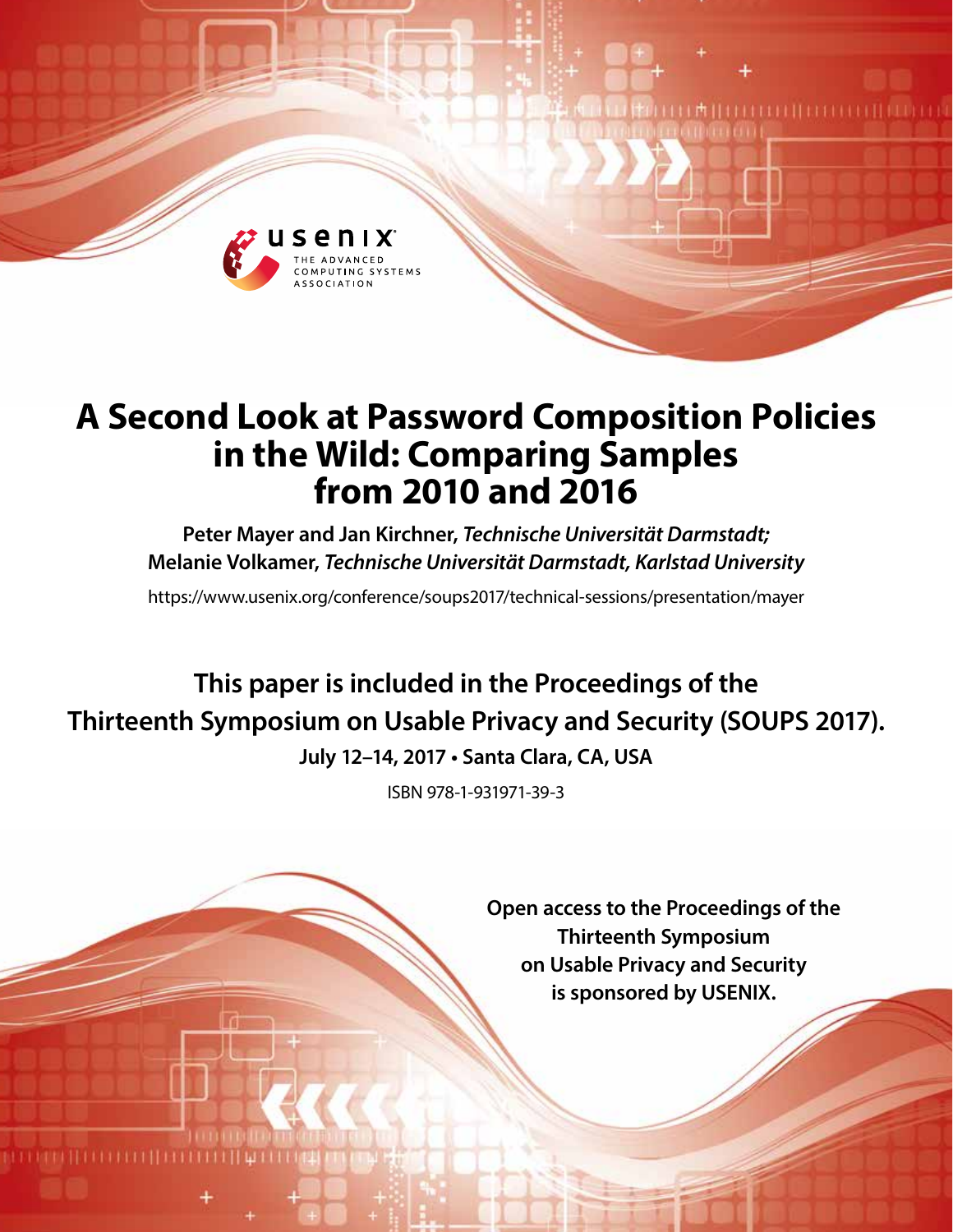# **A Second Look at Password Composition Policies in the Wild: Comparing Samples from 2010 and 2016**

Peter Mayer\*, Jan Kirchner†, Melanie Volkamer\*‡ ? SECUSO - Security, Usability, Society, Technische Universität Darmstadt † Institute of Psychology, Technische Universität Darmstadt ‡ Privacy and Security Research Group, Karlstad University {peter.mayer,melanie.volkamer}@secuso.org

#### ABSTRACT

In this paper we present a replication and extension of the study performed by Florêncio and Herley published at SOUPS 2010. They investigated a sample of US websites, examining different website features' effects on the strength of the website's password composition policy (PCP). Using the same methodology as in the original study, we re-investigated the same US websites to identify differences over time. We then extended the initial study by investigating a corresponding sample of German websites in order to identify differences across countries. Our findings indicate that while the website features mostly retain their predicting power for the US sample, only one feature affecting PCP strength translates to the German sample: whether users can choose among multiple alternative websites providing the same service. Moreover, German websites generally use weaker PCPs and, in particular, PCPs of German banking websites stand out for having generally low strength PCPs.

#### 1. INTRODUCTION

Creating a password usually requires adherence to a pass-word composition policy (PCP). Florêncio and Herley [\[5\]](#page-10-0) analysed the PCPs of 75 different websites in 2010 and reported a high diversity. They investigated several website features (e.g. whether the user name is publicly visible, the value of the resources protected by the password, or whether the website advertises on other websites) in order to isolate those features that influence the PCPs' strength. They found that the security-related features of a website did not correlate with the PCPs' strength. Instead, those websites which were not affected by the consequences of bad usability (e.g. government sites, because users have no alternative), had the strongest PCPs.

However, it has been several years since their investigation and one might wonder: Has the landscape of PCPs on the Internet changed since their initial investigation? Have Internet PCPs become more or less strict? Have the originallyanalysed features lost or gained influence on the strength of PCPs? Also, the original study only examined US websites.

Copyright is held by the author/owner. Permission to make digital or hard copies of all or part of this work for personal or classroom use is granted without fee.

*Symposium on Usable Privacy and Security (SOUPS)* 2017, July 12–14, 2017, Santa Clara, California.

Thus, it remains an open question whether the features have the same influence on PCP strength of other countries' websites.

We decided to investigate these questions in a replication of Florêncio and Herley's study [\[5\]](#page-10-0) (original study), extended by the inclusion of a corresponding sample of German websites. Thereby, our goal was not only to revisit the original research questions of Florêncio and Herley [\[5\]](#page-10-0), but to explore whether a comparison of PCPs over time, and across country borders, yields new findings.

Our results indicate that the US PCPs have become, on average, stronger in the intervening years. For the US sample, most features retain the predictive power with respect to the strength of a website's PCP found in the original study. However, only one of the features used in the original study emerges as a reliable predictor for the German sample: websites facing a potential loss of users due to poor usability are more likely to have weaker PCPs. Furthermore, German websites employ, on average, weaker PCPs than US websites (see Figure [1\)](#page-1-0). In particular, the PCPs used by German banking websites are significantly weaker than those of US banking websites and also exhibit the lowest average PCP strength in the German sample. This finding, combined with the identified predictive factor, "user has choice" may indicate that German banks are especially keen

<span id="page-1-0"></span>

Figure 1: Histogram of PCP strengths (according to the method used in [\[5\]](#page-10-0)) of the three samples.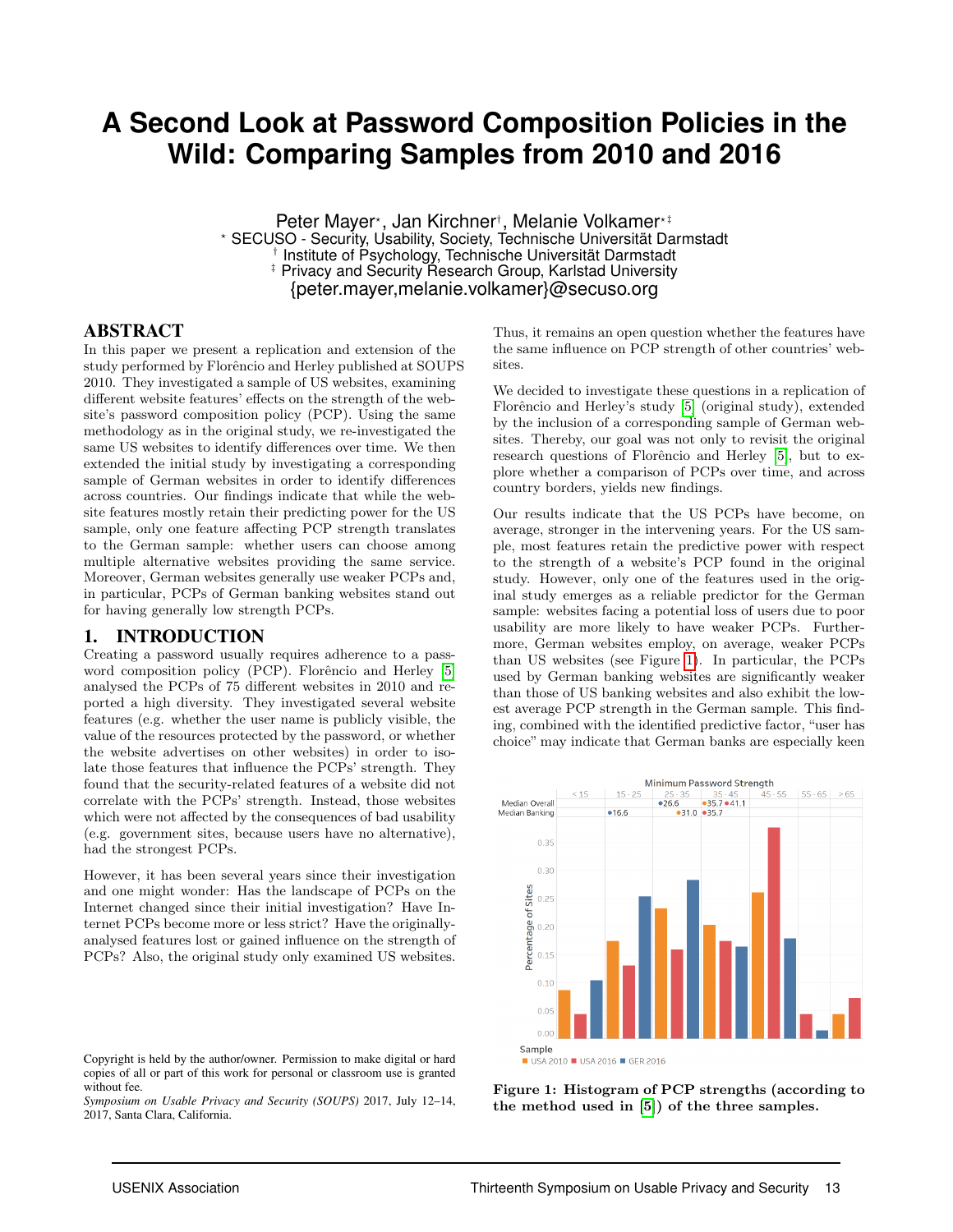to offer the most user-friendly experience in order to not lose customers due to poor usability.

In the following, we first describe the original study by Florêncio and Herley in detail and present related work. Then, we describe the methodology of this replication study, including our research questions. Thereafter, we present the results for the individual samples in relation to our four research questions. The results are discussed with respect to our research questions afterwards. Finally, we present the conclusions, which we draw from this study.

#### <span id="page-2-2"></span>2. ORIGINAL STUDY

In the original study, Florêncio and Herley [\[5\]](#page-10-0) investigated the strength of PCPs of 75 different US websites. They sampled websites according to different categories: 15 top traffic websites (determined by Quantcast<sup>[1](#page-2-0)</sup> traffic rank of  $20$ or higher), 8 high traffic websites (determined by Quantcast traffic rank of 101 to 110), 8 medium traffic sites (determined by Quantcast traffic rank 1001 to 1010), 9 banking websites (the top ranked US banks and brokerages), 10 websites of large universities (determined by their 2006 enrolment numbers), 10 websites of the universities with the top computer science departments (determined as per U.S.News), the 10 government websites with the highest traffic (determined by Quantcast traffic rank), and 7 miscellaneous sites "for comparison interest"[\[5\]](#page-10-0). Websites without account systems were simply dropped from their sample. Two websites appeared in two different categories each and were considered in both categories during the analysis.

For all these websites, the PCPs were determined using the following procedure. If possible, an account was created on the website. In case this was not possible, the authors relied on published password policies. To find them, they performed a web search and considered only the first PCP they found.

For each of the identified PCPs, they calculated the minimum strength of the PCP using  $N_{min} \cdot \log_2 (C_{min})$  where  $N_{min}$  is the minimum length allowed by the PCP and  $C_{min}$ is the cardinality of the minimum character set required to fulfil the PCP<sup>[2](#page-2-1)</sup>. Their reasoning behind choosing a minimum strength measure is that the intent of PCPs is to enforce a minimum strength among passwords on a website and users usually wont choose passwords which are much more secure. They acknowledge that it is not a perfect measure and does not model guessing resistance, but argue that it preserves the ordering of PCPs in terms of burden on the user. In this paper, we refer to the minimum strength of a PCP without explicitly including the term minimum for readability's sake. We simply refer to it as PCP strength.

Using this sample of PCPs and their respective strengths, they investigate the effects of the following website features:

1. Observation and evidence with regard to breaches.

<span id="page-2-0"></span> $^{\rm 1}$ <www.quantcast.com>

- 2. The size of the service as determined by traffic rank and number of users.
- 3. Whether the user name is public on the website.
- 4. The value of the resources protected based on the type of website.
- 5. The extractable value of the resources protected based on the monetisation of data gained from breaches.
- 6. Who lives with the consequences of a breach as determined by the policies of the websites.
- 7. Whether third party advertising is accepted on that website as determined by the Quantcast advertising information.
- 8. Whether the site advertises as determined by the use of Google Sponsored Links of that website.
- 9. Whether the user can choose alternative websites offering the same service.

Thereby, they argue that features related to security (i.e. features 1-6) might increase the PCP strength and the features related to attracting users (i.e. features 7-9) might decrease PCP strength.

All their comparisons use the median as measure of central tendency for the strength values. They find that none of the security related features have an effect on PCP strength. However, all features related to attracting users have the anticipated effect, i.e. websites that either advertise themselves, display advertisements of third party websites, or those where users can choose alternatives are more likely to have weaker PCPs.

#### 3. RELATED WORK

Aside from Florêncio and Herley's study, several different aspects of PCPs have been the focus of other studies. In the following, we present selected related research.

Komanduri et al. [\[9\]](#page-10-1) investigated the security and usability properties of five different constructed (i.e. not taken from the wild) PCPs in an online study. They found that relatively simple password composition policies like mandating at least 16 characters and no other restrictions (i.e. their basic16 policy) yield much better security and usability results than mandating a length of at least 8 characters as well as the usage of uppercase letters, lowercase letters, numbers and symbols (i.e. their comprehensive8 policy).

Follow-up studies using similar constructed PCPs and focusing on the security [\[8\]](#page-10-2) or both, security and usability, [\[18,](#page-11-0) [19\]](#page-11-1) of PCPs could replicate these findings: the typical comprehensive8 PCPs are among the weakest PCPs in terms of guessing resistance and also exhibit unfavourable usability properties. The authors recommend exchanging any comprehensive8 PCP in use with one of three alternatives they identify in their study as exhibiting better security and better usability properties.

Focusing on PCPs used by websites in the wild, Kuhn and Garrison [\[10\]](#page-10-3) conducted a survey of the difference in PCP

<span id="page-2-1"></span><sup>&</sup>lt;sup>2</sup>Note the following two aspects of the original methodology, which were not explicitly mentioned in  $[5]$ :  $(1)$  if a password requires special characters, Florêncio and Herley [\[5\]](#page-10-0) used a cardinality of 34 to calculate the PCP strength, regardless of the number of special characters actually allowed by the PCP, and (2) if a password allowed four character sets, but required only 3, they included letters instead of special characters in all instances.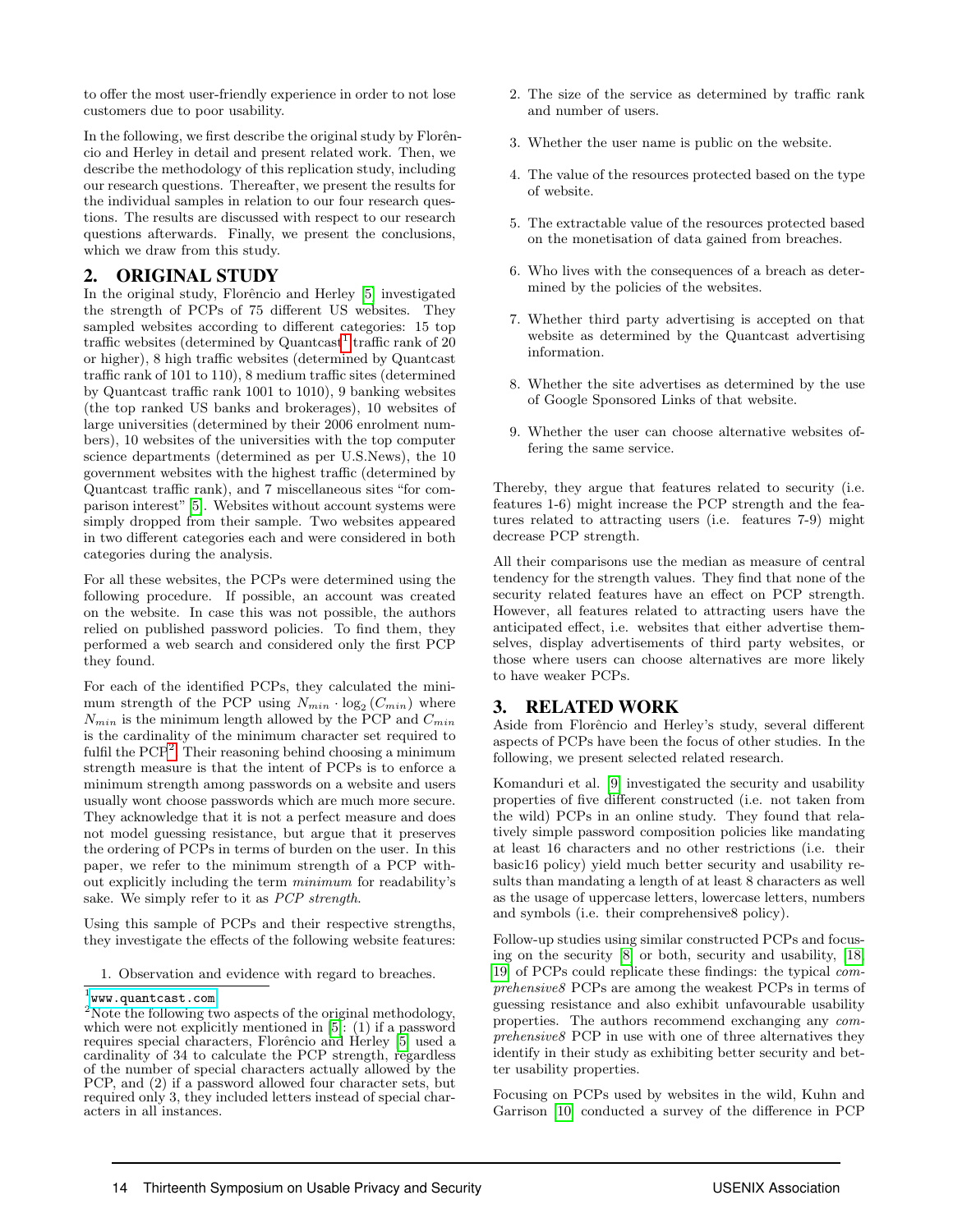strength over a period of two years. Their assessment of security was based solely on the minimum length of the password mandated by the PCP and therefore uses a much sim-pler measure than Florêncio and Herley [\[5\]](#page-10-0) in their study. They found that more websites used PCPs in 2009 than in 2007 and that the mandatory length of passwords imposed by those PCPs increased in the same time frame.

Employing a similar methodology for the selection of their PCP sample as Florêncio and Herley, Seitz et al. [\[17\]](#page-11-2) analysed the PCPs of the top 100 German websites (according to Alexa rankings). Their focus however, was to evaluate the potential of password reuse among these sites. They found that despite the great diversity among the PCPs, it is fairly easy to find a password that can be reused on virtually all websites.

Also considering the traffic rank of websites as an important factor, Preibusch and Bonneau [\[16\]](#page-10-4) find that high traffic rank websites (determined by Alexa ranks) are more likely to attempt to prohibit password sharing among users by blocking listings of credentials at the password sharing community bugmenot.com.

Focusing on the practical aspects of password security, Florêncio et al. [\[6\]](#page-10-5) summarise the password research relevant for system administrators. They present findings relating to the guessing resistance required to withstand offline and online attacks and also discuss implementation details such as appropriate hash functions. They advise to consider in the formulation of PCPs, that offline guessing attacks are much less frequent than originally thought and that online guessing attacks should be the focus when it comes to determining the guessing resistance of passwords.

In another work focused at practitioners, Zhang-Kennedy et al. [\[25\]](#page-11-3) investigate long standing password management and composition rules. They discuss the viability of these rules based on the results of current research. Based on their findings, they introduce an updated set of password rules, aimed at decreasing the burden on users.

Aiming at increasing the security of existing PCPs in practice, Blocki et al. [\[2\]](#page-10-6) describe a theoretical model for optimising password composition policies by maximising the PCP's minimum entropy from a set of sample passwords chosen by users.

#### 4. METHODOLOGY

In conducting our replication of the original study by Florêncio and Herley [\[5\]](#page-10-0), we computed the strength of the PCPs used in 2016 on those US websites used in the original study and re-investigated correlations between the websites' features as identified in [\[5\]](#page-10-0). We also applied their approach to a corresponding German sample. We chose a German sample in addition to the US ones for technical reasons: as Germans we can easily understand the PCP descriptions and conduct follow-up studies.

The purpose of our study is to investigate to which extent the results of the original study can be generalised across time and different countries, i.e. for which website features there exist differences between samples and where there exist none. Based on the results of our analyses, we answer the following questions:

- RQ1: Has the average PCP strength in the US sample changed since the original study?
- RQ2: Do the effects of the website features on the PCP strength from the original study still apply to the USA 2016 sample?
- RQ3: How do the German and US samples compare in terms of PCP strength?
- RQ4: Do the effects of the website features on the PCP strength from the original study translate to the German sample?

To ensure comparability with the original study, we employed the methodology as used by Florêncio and Herley [\[5\]](#page-10-0) as closely as possible. However, in order to render our investigation viable and its results meaningful, we needed to adapt the methodology in some respects. In the following, we detail the alterations to the original study's methodology. Where not stated differently, we replicated the original methodology as described in section [2.](#page-2-2) All PCP data was collected in January 2016.

#### 4.1 Identification of US Website Samples

For the US sample, we used the 75 websites from the original sample of Florêncio and Herley [\[5\]](#page-10-0). Five of these were excluded from our investigation due to the following reasons: highschoolsports.net was no longer available at the time of the survey, youtube.com now uses the google.com user account system, ask.com as well as hollywood.com seem no longer to have a user account system, and typepad.com did not provide information about its PCP on the website. Account creation would have required us to provide payment details. The remaining 70 websites were all included in our investigation. A list of all websites in the US sample can be found in the appendix in Table [5.](#page-12-0)

# 4.2 Identification of German Website Sample

We collected a comparative sample of 67 German websites. A list of all websites can be found in the appendix in Table [6.](#page-14-0) The websites were collected according to the categories defined in the original study: top, high, and medium traffic sites as well as banks, universities and government websites. We did not consider the miscellaneous category for the collection of the German sample due to its ambiguity. In the following, we describe the collection of the German website sample in detail.

German Top, High, and Medium Traffic Websites. Florêncio and Herley used the traffic rank information from the Quantcast service to identify top, high, and medium traffic websites. However, the service does not seem to provide reliable traffic rankings for German websites. While the site offers a list of the top 100 German websites, it does not seem to be representative of actual usage, e.g. none of the search engines included in popular browsers (Google, Bing, and Ya-hoo) appear. We thus used the alternative Alexa<sup>[3](#page-3-0)</sup> rankings, since their list of German website rankings seemed much more representative and they have also been used in other pertinent studies (e.g. [\[17,](#page-11-2) [16\]](#page-10-4)).

<span id="page-3-0"></span> $^3$ <www.alexa.com/topsites/countries/DE>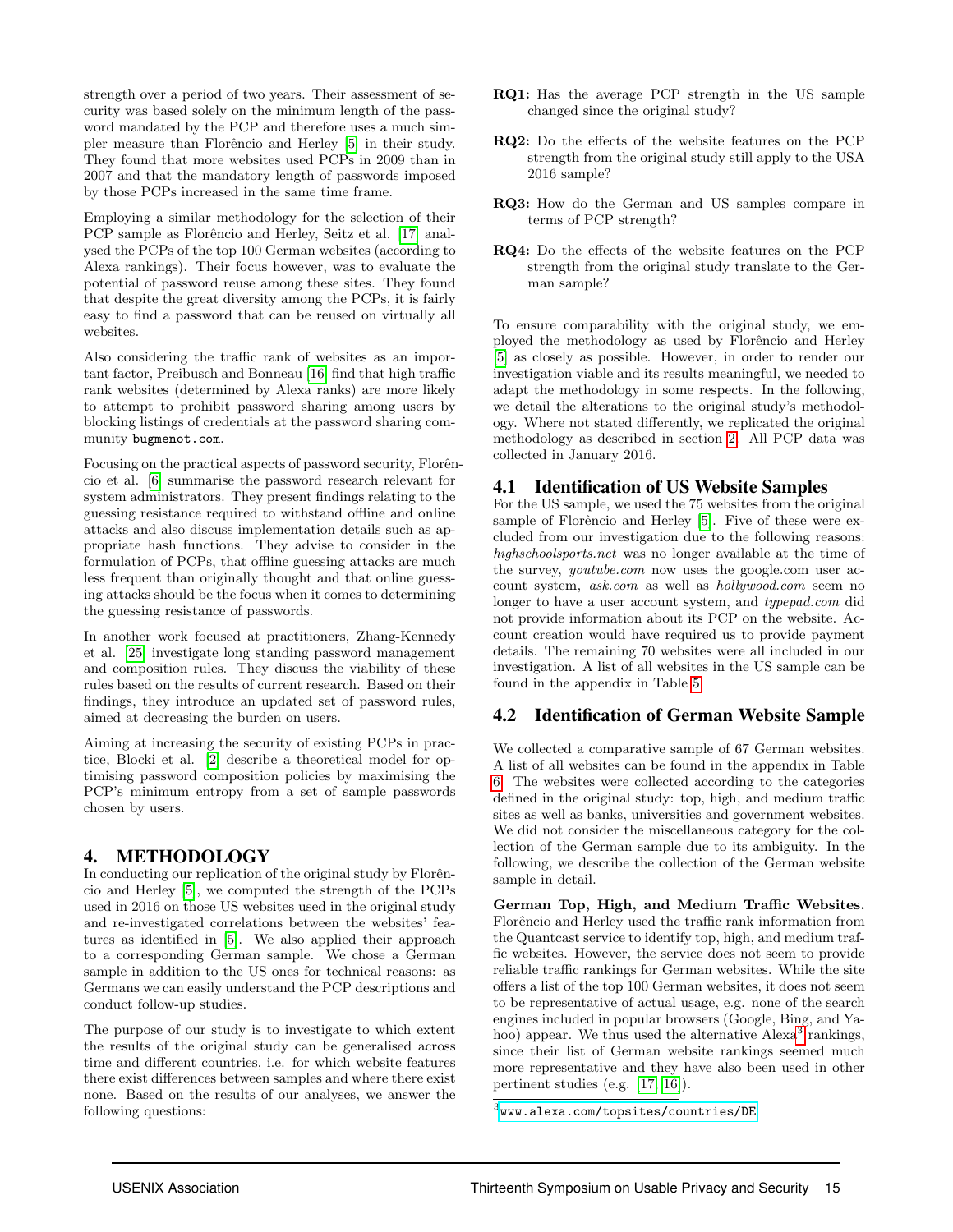Analogously to the original study, we used the ranks 1 to 20 and 101 to 110 for the top and high traffic categories respectively. Since the Alexa service only provides the 500 most visited websites, it was impossible to choose the ranks 1001 to 1010 for the medium traffic websites, as chosen in the original study. Therefore, we approximated by using the last ten ranks provided by Alexa<sup>[4](#page-4-0)</sup>. As in the original study, websites without account systems were discarded.

German Banking Websites. For the banking category, we chose several of the largest banks in Germany [\[4,](#page-10-7) [11\]](#page-10-8). Unfortunately, some banks do not offer information about their policies on their websites. Therefore, we could only include four of the ten largest traditional German banks (i.e. banks with brick and mortar branch offices) and five of the ten largest German online-only banks (i.e. banks with no branch offices and only an online presence).

German University Websites. The German university websites used in this study represent the largest German universities, based on official government statistics [\[22\]](#page-11-4). The websites of the best-rated computer science departments are based on the CHE university ranking [\[24\]](#page-11-5).

German Government Websites. Florêncio and Herley used the ten highest traffic websites with a .gov top-level domain. Germany does not have an equivalent to the US .gov domain, so we resorted to a different identification procedure. First, we manually identified the government websites on the Alexa list of the 500 most frequently-visited websites. This yielded only 5 government websites with an account system. To gather additional government websites for our sample we consulted a report comprising an extensive list of German government websites [\[14\]](#page-10-9). Using this list, we were able to identify an additional three websites with user account systems.

#### 4.3 Identification of PCPs

The approach we took in order to identify the PCPs of both samples (USA 2016 and GER 2016) was similar to the one applied in the original study. Where possible, we created an account on the website<sup>[5](#page-4-1)</sup>. Sometimes we used demo accounts to check the password policies. If neither of these approaches was possible, a web search was used to locate the PCP. For the US websites with multiple account systems, we used the PCPs for the same account systems as used in the original study, to support a meaningful comparison. On German websites with multiple account systems, we used the first PCP we found (analogously to the original study).

#### 4.4 Website Accepts Advertising

We collected data regarding the placement of advertisements on the website. The original study relied on the advertising info provided by the Quantcast service to decide whether websites displayed advertisements from third party websites.

<span id="page-4-3"></span>

Figure 2: Scatterplot showing the difference in PCP strength (as determined by minimum password strength) for the US sample over time. Each point represents one website. The websites above the diagonal have adopted a stricter PCP since 2010, the websites below the diagonal have adopted a more lenient PCP.

This information is no longer available. We applied a manual approach. We visited each of the websites and navigated through the pages. If we found any advertisements, we categorised the respective website as having this feature, otherwise not.

#### 5. RESULTS

In this section, we first present the results for the PCP's strength and then the results for the nine features<sup>[6](#page-4-2)</sup> from the original study and their effects. Note that we refer repeatedly to the three samples, which relates to our German website sample (GER 2016) and our updated US website sample (USA 2016) as well as the US website sample from the original study (USA 2010). All correlations reported here were calculated using Pearson's correlation coefficient  $r$  using the R statistics system. Table [1](#page-5-0) gives an overview of the investigated effects, the results of the original study, and the results of our own investigation.

#### <span id="page-4-4"></span>5.1 Strengths of PCPs

The average strength of the US sample has grown significantly from 35.7 bits in 2010 to 41.4 bits in 2016, whereas the maximum values have declined from 79.0 bits to 71.5 bits respectively. The increase in average PCP strength is caused by 37 websites adopting a stronger PCP than in 2010, while only 8 websites adopted a weaker PCP. The remaining 25 websites did not change their PCP from 2010 to 2016. Figure [2](#page-4-3) depicts the change in PCP strength over time in the US samples.

<span id="page-4-0"></span><sup>4</sup>Note, we can report Alexa ranks for the websites of the other categories in our sample, since it is possible to query the Alexa database for any website to get its rank. The identification of the medium traffic websites is hindered since the inverse is not possible (i.e. querying the Alexa database with a specific rank to get the corresponding website).

<span id="page-4-1"></span><sup>&</sup>lt;sup>5</sup>Note, in some cases, it was not possible to create an actual account, but instead only to carry out the registration process. While no account was created, this process still gave us access to the PCP.

<span id="page-4-2"></span> $^6\mathrm{We}$  wont motivate the individual features in this work. Instead, we would like to refer the interested reader to the description in the original study [\[5\]](#page-10-0) for a detailed description explaining the selection.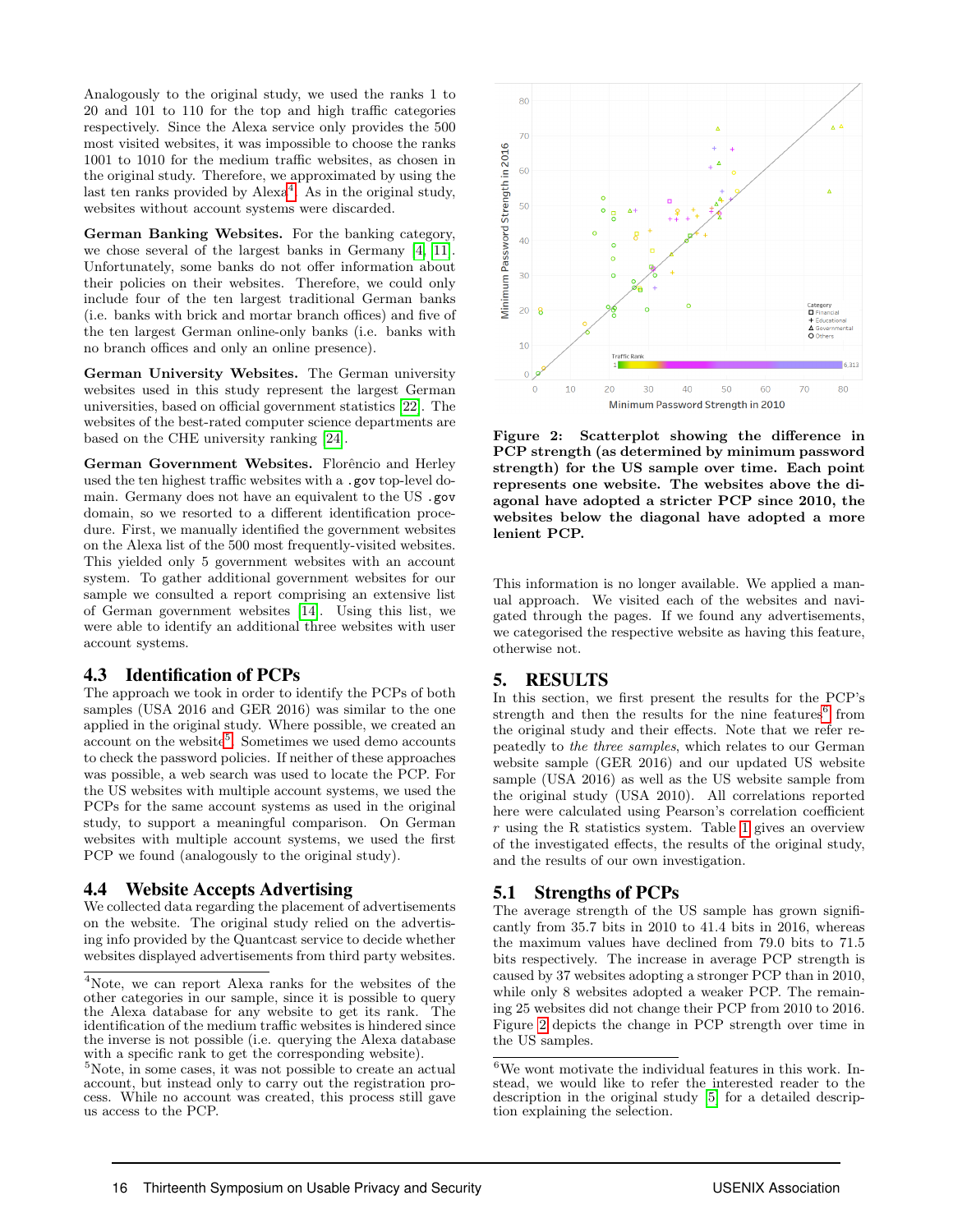<span id="page-5-0"></span>Table 1: Overview of the investigated website features and their hypothesised as well as actual effects on PCP strength. "↑" indicates an increase in strength, "↓" indicates a decrease in strength, "-" indicates no effect.

|                                              | Hypothesised effect | Actual effect on PCP strength  |  |
|----------------------------------------------|---------------------|--------------------------------|--|
| Website feature                              | on PCP strength [5] | USA 2010   USA 2016   GER 2016 |  |
| Observation and evidence                     |                     |                                |  |
| Size of the service                          |                     |                                |  |
| User name public                             |                     |                                |  |
| Value of the resources protected             |                     |                                |  |
| Extractable value of the resources protected |                     |                                |  |
| Who lives with the consequences of a breach  |                     |                                |  |
| Advertising accepted                         |                     |                                |  |
| Site advertises                              |                     |                                |  |
| User has choice                              |                     |                                |  |

<span id="page-5-1"></span>Table 2: The median PCP strengths of the websites in the three samples. German websites generally employ weaker PCPs. In particular German banking websites stand out, exhibiting the lowest average in all three samples.

|                 |         |      | Traffic |        | Website type |            |            |        |  |  |
|-----------------|---------|------|---------|--------|--------------|------------|------------|--------|--|--|
| Sample          | Overall | Top  | High    | Medium | Bank         | University | Government | Others |  |  |
| <b>USA 2010</b> | 35.7    | 19.9 | 19.9    | 36.2   | 31.0         | 41.7       | 47.6       | 19.9   |  |  |
| <b>USA 2016</b> | 41.4    | 26.6 | 41.5    | 46.5   | 35.7         | 47.6       | 52.7       | 29.9   |  |  |
| GER 2016        | 26.6    | 26.6 | 25.8    | 19.9   | 16.6         | 30.8       | 47.6       | 26.6   |  |  |

In comparison to the USA 2016 sample, the German 2016 sample shows a much smaller median of 26.6 bits and also a slightly lower maximum of 59.3 bits. The minimum is equal for all samples (3.3 bits), due to Wikipedia being present in all samples. Figure [1](#page-1-0) depicts the distribution of the PCP strengths for all three samples. While the range decreased in the US samples from 2010 (75.7 bits) to 2016 (68.1 bits) and is even smaller for the German sample (55.9 bits), it remains very large in all samples.

Table [2](#page-5-1) shows the differences between the samples for the different categories of websites distinguished in the original study. It becomes apparent, that the average PCP strengths have increased in the US sample for all categories. When comparing the the two samples from 2016, German websites employ on average weaker PCPs in every category. Figure [6](#page-16-0) in the appendix illustrates the distributions of the PCP strength per category of all three samples.

#### <span id="page-5-3"></span>5.2 Observation and Evidence

One might argue that website providers learn from past events and derive the PCPs from past experiences. Florêncio and Herley approached this question in the original study based on argumentation and while their arguments still hold today, we also applied an evidence-based approach in our investigation using information related to whether the US websites had been affected by a password-related breach or leak in the years between 2010 and 2016. To that end, we conducted web searches for each website in the US sample, in order to identify whether it had been affected by a password breach or leak since the original study. We used the Google search engine with the search terms "password breach", "password leak", "password hack", and "password incident", each in combination with the respective website's name. If we found a security incident exposing password

data<sup>[7](#page-5-2)</sup> on the first five pages of search results, we classified a website as having been victim of a breach or leak. Table [5](#page-12-0) in the appendix shows the individual classification of each website in the US sample. This classification is, admittedly, only an approximation. Not all leaks are made public, which decreases the precision of our approach.

Using the classification, we split the websites into three categories: those having increased the the strength of their PCPs in the time between 2010 and 2016, those having reduced the strength of their PCPs in that time frame, and those with no change in their PCPs. We hypothesised that if websites operated on their past evidence, then websites that had been the target of a breach since 2010 would be more likely to have increased the strength of their PCPs. Table [3](#page-6-0) shows the frequencies of websites classified as detailed above.

We conducted a Fisher's exact test to investigate the effect of websites being affected by a breach on the PCP strength of those websites. It yielded no significant results (FET:  $p = 0.415$ . Thus, the hypothesis that past breaches have an effect on PCP strength has to be rejected.

#### 5.3 Size of the Service

Florêncio and Herley [\[5\]](#page-10-0) hypothesised that PCP strength correlates with (a) the size of a website (as determined by the number of user accounts on that site) and (b) the traffic generated by the website (as determined by the Quantcast traffic rank, see section [2](#page-2-2) for details). They reject these hypotheses based on the observation that top-traffic services

<span id="page-5-2"></span><sup>7</sup> Indirect attacks such as abusing reset mechanisms were not considered a breach or leak in the sense of our investigation since the actual password is not revealed when security questions are easily guessed. Also, attacks leaking passwords in the clear (such as phishing) were not considered, since stronger passwords do not protect against these kinds of attacks.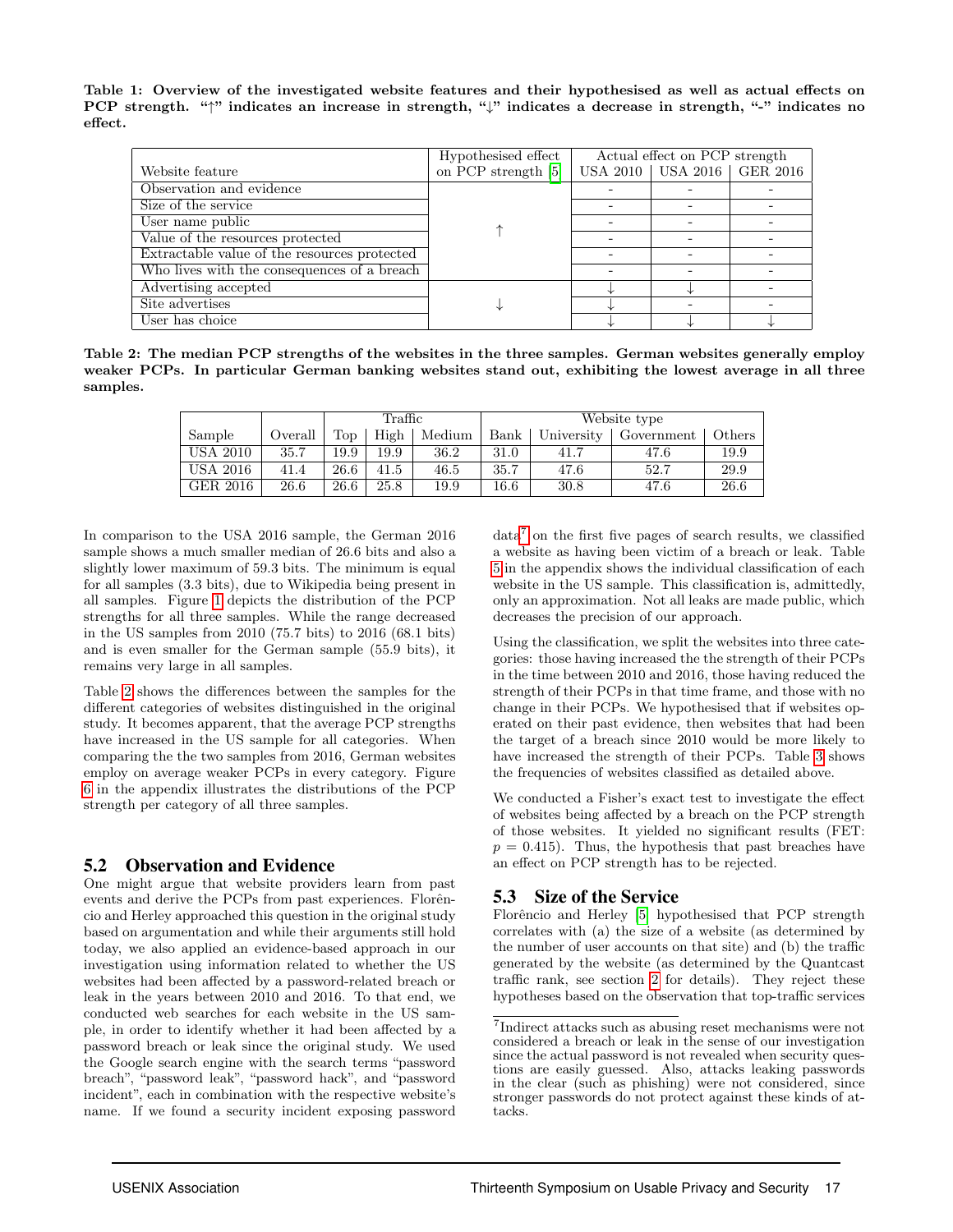<span id="page-6-0"></span>Table 3: Frequencies of websites classified along the two characteristics: (a) whether a website has been victim of a breach or not and (b) whether the website uses a stronger, weaker, or unchanged PCP.

|               | PCP is   |                    |  |  |  |  |  |
|---------------|----------|--------------------|--|--|--|--|--|
|               | Stronger | Unchanged   Weaker |  |  |  |  |  |
| <b>Breach</b> | 13       |                    |  |  |  |  |  |
| No breach     |          |                    |  |  |  |  |  |

with many users (such as Facebook or GMail) have much weaker PCPs than universities which have significantly lower traffic ranks and also lower numbers of users (approximated from undergraduate enrolment). Since the traffic ranks in 2016 do not match the original sampling and in some cases deviate significantly from their 2010 ranks (e.g. Myspace had rank 16 in 2010 and ~1000 in 2016), a direct comparison is not possible.

However, since the original study, the top traffic websites have increased their number of users, e.g. Facebook from  $\sim$ 400 million to  $\sim$ 1700 million [\[21\]](#page-11-6) or GMail from 91 million to 1000 million [\[20\]](#page-11-7). In contrast, in the same time frame the number of student enrolments remained steady for the lower traffic examples used by Florêncio and Herley [\[5\]](#page-10-0), e.g. Ohio State University 51800 in 2010 and 51759 in 2016 [\[15\]](#page-10-10). Hence Florêncio and Herley's argument seems to hold. However, it must be acknowledged that the measure chosen by Florêncio and Herley for the approximation of the number of university user accounts (i.e. undergraduate student enrolments) might not be optimal (see section [7](#page-9-0) for a discussion of this limitation).

In addition, we conducted a correlation analysis for our German sample based on the Alexa ranks. We found a weak negative correlation between the Alexa ranks of the websites in the German sample and the strength of their PCPs  $(r = -0.16)$ . Thus, our results support the findings of the original study for the German sample as well.

#### 5.4 User Name Public

When user names are publicly available, bulk guessing attacks, where attackers try only the most frequent passwords for all accounts known to them, become much more viable. Therefore, Florêncio and Herley hypothesised that websites with public user names might employ PCPs with a higher average strength. They assumed social networks', auction websites' and email providers' user names to be public and stated that for universities the user name is often public as well. For the US sample, the findings from the original study can be directly transferred: a Wilcoxon rank sum test results in rejecting the hypothesis that there is a difference in PCP strength between websites with public user names and websites where user names are not publicly accessible  $(W = 648.5, p = 0.674).$ 

For the German sample it is of note that university user names do not seem to be public in general. Some universities from our sample use the student id number (e.g. FernUniversität Hagen), the student email address (e.g. Goethe Universität Frankfurt) or personal information such as first and last name (e.g. Universität Köln), and this might make bulk guessing easier. However, there are also universities in our sample which explicitly use random user names (e.g. TU

<span id="page-6-1"></span>

Figure 3: Histograms for the three samples, showing the distributions for websites that display third party advertisements and those that do not.

Darmstadt or Universität des Saarlandes). In particular, for most German universities this information is not publicly available. However, even with this difference, a Wilcoxon rank sum test results in a rejection of the hypothesis that there is a difference in PCP strength between websites with public user names and websites where user names are not publicly accessible  $(W = 456.5, p = 1.000)$ . Our findings fully support the findings of the original study for all samples.

#### 5.5 Value of the Resources Protected

While investigating the values of the resources protected in the USA 2016 sample, the same trend already described in the original study became apparent. Financial services have, on average, more lenient PCPs than government websites. In particular, the same example from the original study still holds. Both, Fidelity (increase in PCP strength since 2010) and Paypal (no difference in PCP strength since 2010), still have weaker PCPs than USAJobs (no difference since 2010). Table [2](#page-5-1) shows the average PCP strengths of banking websites for all samples. German banking websites have the lowest average PCP strengths of all three samples (16.6 bits). US banking websites have significantly higher average PCP strengths in both 2010 and 2016.

#### 5.6 Extractable Value of the Resources Protected

Florêncio and Herley hypothesise that the extractable value of user accounts might increase the PCP strength of respective websites. To identify the websites considered the most valuable, they consider those heavily targeted by phishers, since they argue that these represent the websites whose accounts offer the best monetisation. In contrast to their hypothesis, they find that the most phished brands in 2009 all have relatively low strength PCPs.

For the extractable value of the resources protected by the respective passwords, we see the same effects as described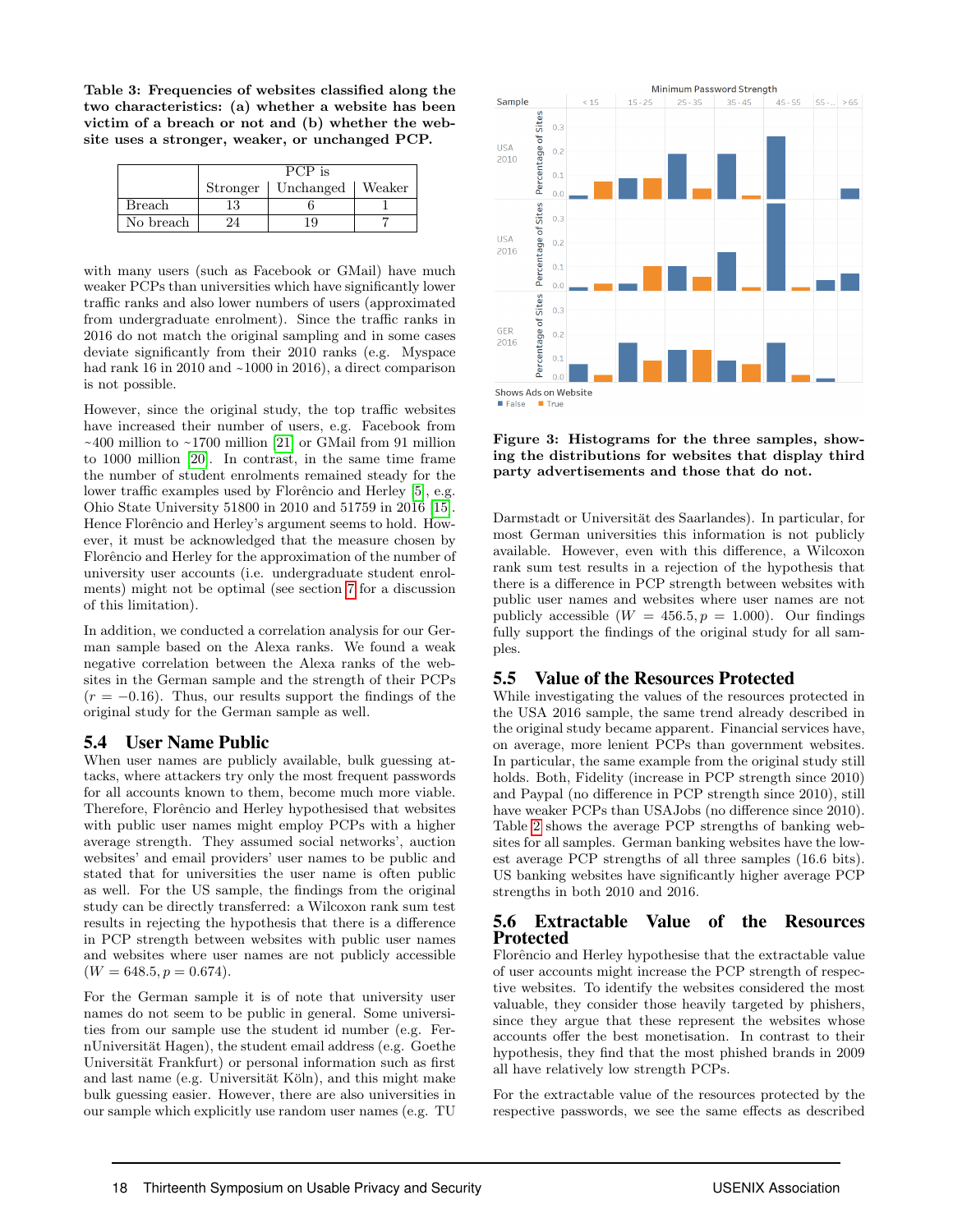<span id="page-7-0"></span>Table 4: The median PCP strengths of the websites in the three samples in relation to whether they accept third party advertisements, whether the websites advertise themselves, and whether the user can choose alternative websites.

|                 | Accepts ads |      |      | Advertises       | User choice |      |  |
|-----------------|-------------|------|------|------------------|-------------|------|--|
| Sample          | Yes         | Nο   | Yes  | $\rm N_{\Omega}$ | Yes         | No   |  |
| <b>USA 2010</b> | 19.9        | 41.1 | 31.0 | 35.7             | 19.9        | 41.6 |  |
| <b>USA 2016</b> | 19.9        | 47.6 | 47.6 | 41.4             | 26.6        | 47.6 |  |
| GER 2016        | 26.6        | 26.6 | 22.9 | 26.6             | 26.2        | 31.0 |  |

in the original study. According to the APWG [\[1\]](#page-10-11), financial websites are still among the ones most heavily targeted by phishers. Close to 19% of phishing attacks target this sector. In contrast, less than 2% of attacks target government and education websites, both of which have much higher average PCP strengths.

#### 5.7 Who Lives with the Consequences of a Breach

When a service has to compensate users for possible consequences, this financial threat could be a reason for website providers to enforce stronger PCPs. As noted in the original study, this was not the case in 2010. Our investigation provides even more evidence in this regard. Banks are still among the websites employing weak PCPs in all samples (in particular in the German sample). Yet they often compensate users for unauthorised transactions [\[5\]](#page-10-0). In Germany, account holders only have to cover the first  $150\epsilon$  themselves. Our investigation fully supports the original study's findings.

# 5.8 Advertising Accepted

Some websites generate their revenue through third party advertisements. Table [4](#page-7-0) shows the median PCP strengths for the websites displaying third-party advertisements and the ones that do not. The US samples underline the findings of the original study: a Wilcoxon rank sum test indicated that websites displaying third-party advertisements had significantly weaker PCPs than those that did not display advertisements in the USA 2016 sample  $(W = 759.0, p <$ 0.001). It is interesting to note that the median PCP strengths for the websites accepting advertising did not change from 2010 to 2016. The overall increase in the USA 2016 sample stems solely from websites not displaying advertisements.

However, for the German sample, displaying adverts does not seem to have a significant effect on the average PCP strength. The median values for both groups of websites are the same as the overall median strength of 26.6 bits already reported in section [5.1.](#page-4-4) Consequently, a Wilcoxon rank sum test results in a rejection of the hypothesis that there is a difference in PCP strength between websites displaying thirdparty adverts and those that do not display third-party adverts in the German sample  $(W = 554.5, p = 0.617)$ . Figure [3](#page-6-1) illustrates this effect across all three samples.

#### 5.9 Site Advertises

To generate traffic, some websites place advertisements on other websites. As an indicator of whether websites place such ads, we use (analogously to the original study) Google sponsored links. Figure [4](#page-7-1) shows the distributions of PCP strength of websites utilising Google sponsored links and

<span id="page-7-1"></span>

Figure 4: Histograms for the three samples, showing the distributions for websites that are advertising using sponsored links on Google Search and those that do not advertise using sponsored links.

those that do not do this for all three samples. Again, there is no visible effect for this feature in the German sample; both median PCP strength values are almost identical at 26.6 bits for the non-advertising sites and 26.3 for the advertising sites (cf. Table [4\)](#page-7-0). A Wilcoxon rank sum test supports this finding, resulting in a rejection of the hypothesis that there is a difference between advertising and non-advertising websites in the German sample  $(W = 505.0, p = 0.366)$ .

In the USA 2016 sample, a Wilcoxon rank sum test results in rejecting the hypothesis that there is a difference in PCP strength between advertising and non-advertising websites as well  $(W = 297.0, p = 0.667)$ . However, while not significant, the results might indicate a weak reversal effect, illustrated by Figure [4:](#page-7-1) in 2010, non-advertising websites had the higher average PCP strength, in 2016 the advertising websites have the higher average PCP strength (cf. Table [4\)](#page-7-0).

# 5.10 User Has Choice

Concerning whether the user has a choice to use the website, the results are consistent for all three samples. Wilcoxon rank sum tests indicated that websites where users can choose between alternatives have significantly weaker PCPs than those where users have no choice for both, the USA 2016 sample  $(W = 976.5, p < 0.001)$  as well as the German sample  $(W = 780.0, p = 0.004)$ . When comparing the two samples from 2016, German websites without alternatives for the user, unsurprisingly, have a lower PCP strength than the corresponding US websites. On the other hand, there is no difference between the websites of both samples where users can choose alternatives. Thus, the feature seems to have a similar effect on the strength of the PCPs in all three samples.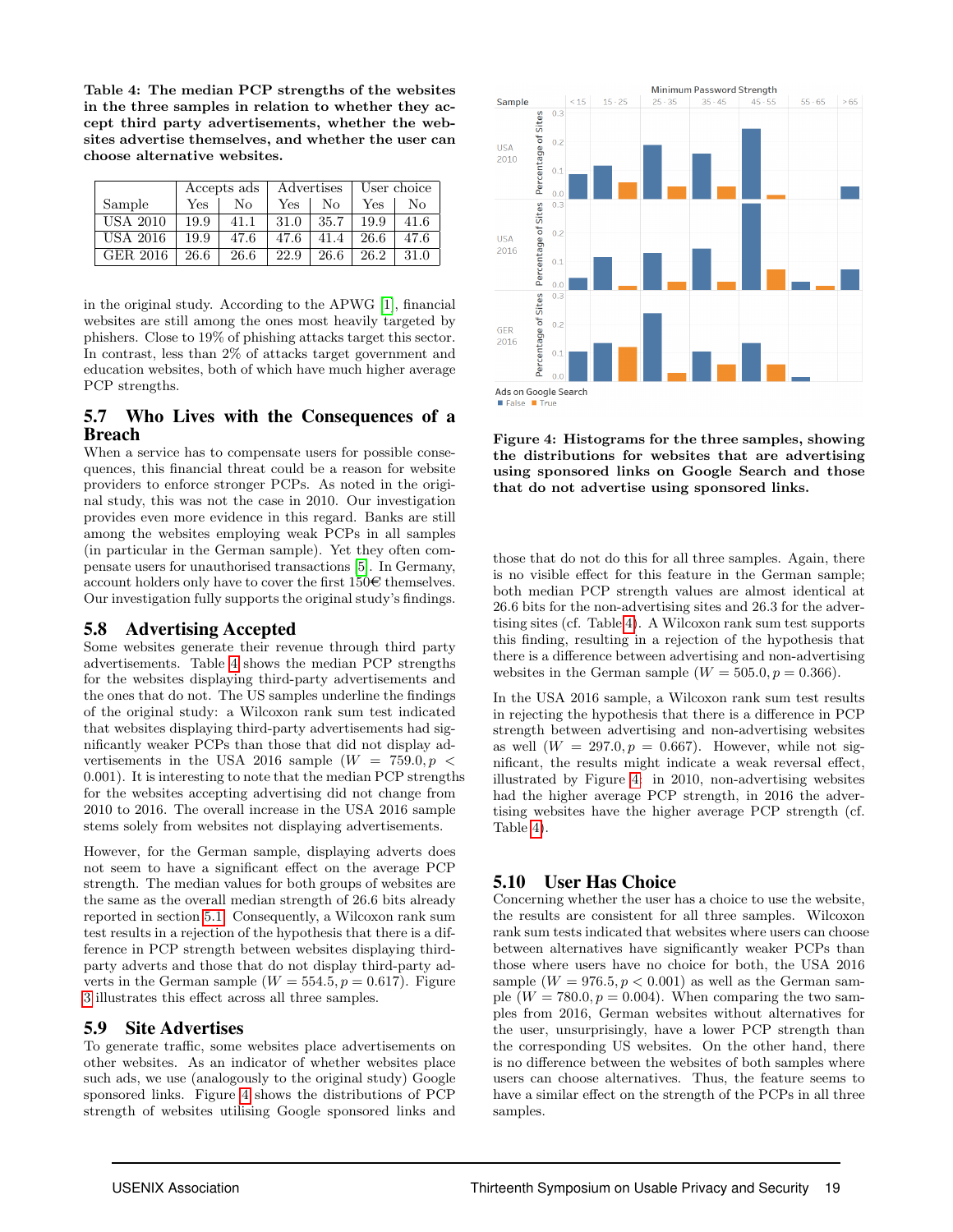

Figure 5: Histograms for the three samples, showing the distributions for websites where users can choose an alternative website and where users have no choice.

#### 6. DISCUSSION

In our replication study, we re-investigated the effects of several website features on the strength of websites' PCPs. The goal of this replication was not only to revisit the original research questions of Florêncio and Herley [\[5\]](#page-10-0), but to explore whether a comparison of PCPs over time and across country borders yields new findings. We discuss the findings related to each of our research questions in the following.

#### 6.1 Has the average PCP strength in the US sample changed since the original study?

Based on the data from our replication of Florêncio and Herley's study [\[5\]](#page-10-0), the answer to the first research question is a definitive "yes". The average PCP strength in the US sample has risen from 35.7 bits to 41.4 bits since the original study. 52.9% of the websites use 2016 stronger PCPs than they did in 2010. In contrast, only 11.4% of the websites used weaker PCPs.

While this trend supports similar findings by Kuhn and Garrison [\[10\]](#page-10-3), it contradicts established expert opinion: NIST's newly drafted rules regarding password security [\[7\]](#page-10-12) recommend using a PCP with "at least 8 characters" and "no other complexity requirements for memorized secrets". Such a PCP has a minimum strength of 26.56 bits. The US average from 2016 is at 41.1 bits 35.8% higher than this recommendation. Therefore, it seems that PCPs found in the wild are much more complex (as determined by Florêncio and Herley's measure) than what is recommended. Such overly complex PCPs might be, usability-wise, alarming.

The reasons for this rise in PCP strength, however, cannot be identified from the data collected in our study. As in the original study, all hypotheses regarding factors increasing PCP strength had to be rejected. Thus, no explanation for the rise in PCP strength emerges from the original hypotheses. Furthermore, our additional investigation into the

effects of breaches on PCP strength reveals that the observable rise in PCP strength between 2010 and 2016 cannot be attributed to the website being breached either. Consequentially, other features must be the driving force behind the rise in PCP strength. While it might be that website providers try to counter increasing attacker capabilities for offline attacks by employing stronger PCPs, this would con-tradict Florêncio et al's . [\[6\]](#page-10-5) recommendations to focus on online guessing when designing PCPs, which is better addressed with lock-out policies. Yet the identification of the influential features, in this regard, constitutes one important focus for future work.

#### 6.2 Do the effects of the website features on the PCP strength from the original study still apply to the USA 2016 sample?

Regarding the answer to our second research question, the results from our study concur with the findings of the original study for all features except one. All website features, which Florêncio and Herley hypothesised to increase PCP strength, still do not have that effect. Also, websites that display third party advertisements and websites where users can choose alternatives still have significantly weaker PCPs.

The only divergence from the findings in the original study is related to whether websites advertise to attract users. This feature seems to have lost its effect on the PCP strength. The reasons for this divergence, however, remain unclear.

#### <span id="page-8-0"></span>6.3 How do the German and US samples compare in terms of PCP strength?

With respect to the third research question, the answer we can give from the results of our study is that websites in the German 2016 sample employ in every category on average weaker PCPs than those in the USA 2016 sample. For the three categories medium-traffic, banking, and education, the websites in the German 2016 sample have even lower average PCP strengths than the websites of those categories in the US sample had in 2010. Especially German banking websites stand out in this regard: While the passwords on these websites protect the most (monetary) value, they are created under the PCPs exhibiting the lowest average strength across all three samples.

However, one important aspect regarding German banking websites is that they implement two-factor transaction authorisation. The notable difference to two-factor authentication is that users can log in (authenticate) without the second factor, but authorising transactions requires a second factor (usually a so-called TAN, a transaction number for one-time use delivered either in advance e.g. as a list of TANs via mail or nowadays on demand e.g. via smartphone apps). Thus, the actual extraction of resources requires more than mere knowledge of the password, but carrying out this kind of attack is not impossible [\[12\]](#page-10-13). To gain further insight, we contacted a local bank. Their perspective is that tight lock-out policies and high security data centres made strong PCPs unnecessary. Hence, the trade-off of employing a lower-strength PCP in conjunction with tight lock-out policies and two-factor authorisation might be, usabilitywise, a favourable trade-off. Whether users agree with this perspective and find such lower strength PCPs adequate for protection in the banking context remains an open question that we cannot answer without further investigation.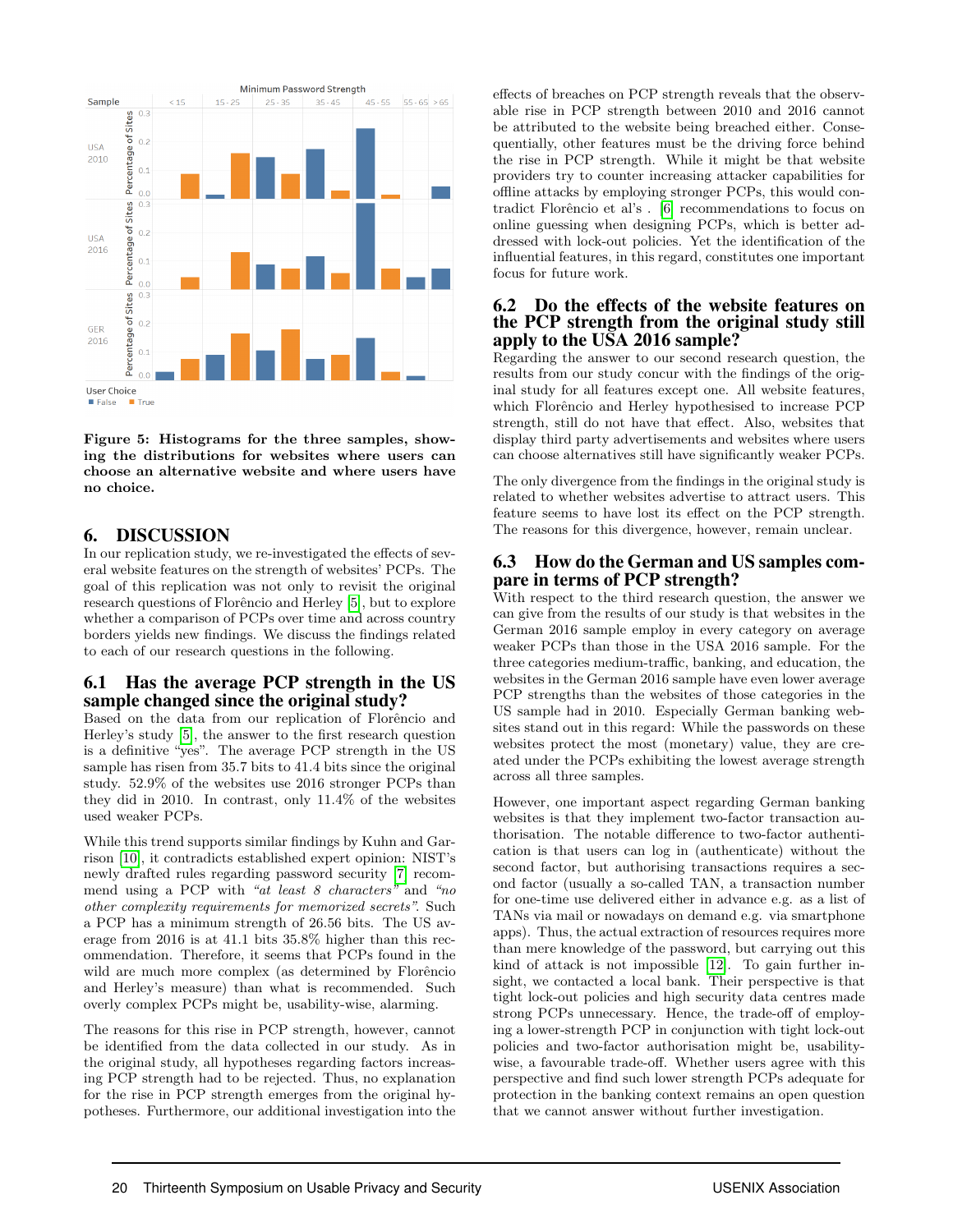#### 6.4 Do the effects of the website features on the PCP strength from the original study translate to the German sample?

The results of our study indicate that the effect of only one feature translates to the German sample. User choice is the only feature affecting the PCP strength in the German sample. When a user can choose alternatives to a certain website, that website is more likely to employ a weaker PCP. However, in contrast to the US samples, the display of adverts does not seem to have a significant effect on PCP strength in the German sample. Neither the display of advertisements, nor using adverts to attract users, has a significant effect on the PCP strength of websites in the German sample. Our data does not suggest any explanations for this. Regarding the effects of features hypothesised to increase PCP strength, all hypotheses had to be rejected. This confirms the findings of the original study.

Therefore, we argue that only two factors truly influence the strength of a website's PCP across the three samples: (1) a general tendency to enforce PCPs which are as strong as possible, and (2) the dependence on usability to attract users, leading to weaker policies. As already pointed out by Florêncio and Herley in the original study, and further supported by the findings of this replication, this trade-off is decided by websites more or less off-the-cuff. This holds for the US and German samples. To illustrate for the US sample: the range among US universities is 39.2 bits in 2016. However, it is unclear, why Princeton (PCP strength of 65.8 bits) should feel the need to enforce a significantly stronger PCP than Northwestern University (PCP strength of 26.6 bits). With respect to the German sample, the average strength of the PCPs seems, with 26.6 bits, to be very close to NIST's recommendation (26.56 bits). However, the large range of 55.9 bits across PCP strengths and, in particular, high strength PCPs on seemingly low value sites (e.g. 47.6 bits for the news site <spiegel.de>) give rise to doubt regarding a more systematic approach being applied to PCP choice on German websites.

# <span id="page-9-0"></span>7. LIMITATIONS

As already acknowledged by Florêncio and Herley [\[5\]](#page-10-0), the minimum PCP strength measure employed in their study can only serve as a rough estimation and more precise measures of guessing resistance exist. However, as Florêncio and Herley pointed out in the original study, their measure is not intended to model resistance to guessing attacks, but only complexity of the resulting passwords. Since we adopt this measure to perform our replication, this limitation applies to our study as well.

We also decided to not use any additional measures of password security, since any reliable estimate of a PCPs strength (e.g.  $\alpha$ -guesswork [\[3\]](#page-10-14) or guess numbers [\[23\]](#page-11-8)) would require collecting passwords created under the respective PCP. However, collecting adequate numbers of passwords for the calculation of these measures is beyond the scope of this work.

Another limitation that arises from adopting the original methodology and the nature of performing a replication is that PCP strength is only investigated in relation to the website features. The effects of other influencing factors such as technologies employed by the user (e.g. two-factor authentication, password managers, etc.) are not considered. Especially, two-factor authentication might play a role in some

categories: as explained before in section [6.3](#page-8-0) German banks require the user to provide a second factor to authorise transactions. It must be assumed that this influences the PCP choice of banks. However, other factors might play a role here as well. For example, traditional banks (i.e. banks with brick and mortar branch offices) might have relatively strict lockout policies, since their customers can simply visit the local branch office to get their account unlocked. Therefore, while future study designs should include these interesting extensions of the methodology and consider such technologies, it was beyond the scope of this replication study.

The third limitation of our replication study is also shared with the original study. For the identification of the PCPs in our samples, we followed the same methodology as Florêncio and Herley. Thus, we also created an account at the website whenever possible (the information whether an account was created is available for each of the websites in our samples in tables [5](#page-12-0) and [6](#page-14-0) in the appendix). However, when this was not possible we also followed the methodology of the original study and conducted a web search. This can lead to imprecisions in the samples, since sometimes the found PCPs might represent guidelines not enforced during the actual password choice or for a university might only be enforced for a specific account system, but not for others.

The final limitation that our replication study shares with the original study is the approximation of user accounts at universities by undergraduate enrolment numbers. Using purely these numbers might not be optimal, since the number of accounts managed by universities nowadays might only loosely correlate with the number enrolled undergraduate students due to the emergence of other account systems at the universities (e.g. affiliated research institutes, alumni, donors, or even accounts for the purchase of sports tickets)<sup>[8](#page-9-1)</sup>. However, we argue that this does not affect our results, since even if the undergraduate enrolment is not fully representative of the number of user accounts at universities, it is unlikely that universities reach the numbers of users of the top traffic websites.

A limitation arising from the longitudinal analysis is that we decided to use the same websites as the original study for the USA 2016 sample instead of collecting a new sample from the same categories. Therefore, some of the websites now belong to a different category. However, we decided to use the same website, since this affects less than 1/10 of the sample and we believe the longitudinal comparison (enabled only by using the same websites) adds special value to this paper.

Lastly, the additional breach analysis we conducted (cf. section [5.2\)](#page-5-3) should only be treated as an approximation. While some countries have passed laws mandating the reporting of data breaches (cf. e.g. [\[13\]](#page-10-15)), this does not hold for all jurisdictions and consequentially not all leaks are made public. Moreover, our search terms might have been insufficient to identify all available information on breaches at the respective sites.

# 8. CONCLUSION

In this paper, we presented a replication of the study by Florêncio and Herley [\[5\]](#page-10-0). Thereby, the contribution of our

<span id="page-9-1"></span><sup>8</sup>Thanks to reviewer 1 for pointing this out.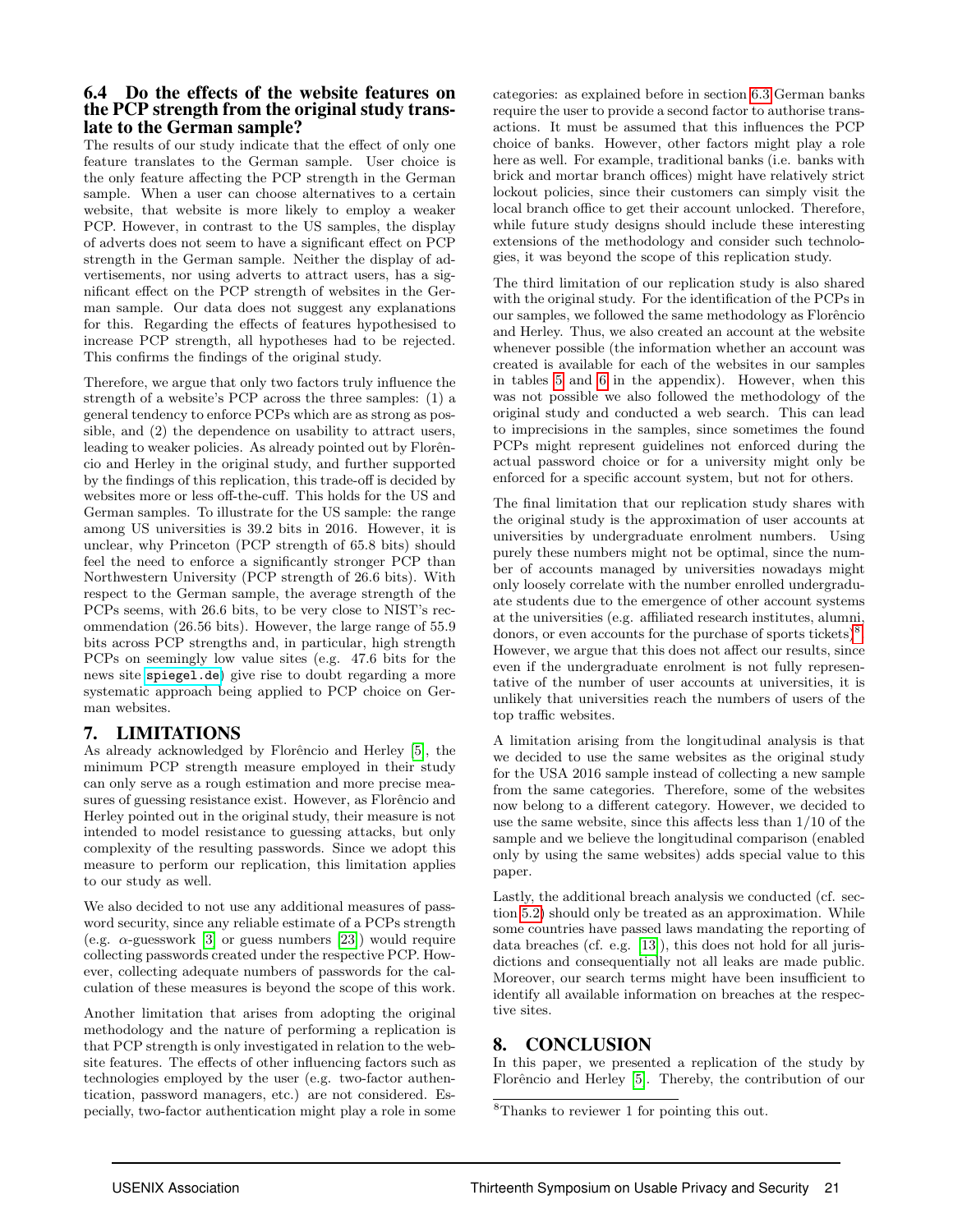paper is twofold: (1) the comparison of password composition policies in the US sample over time, and (2) the comparison of password composition policies across country borders (i.e. between Germany and the US).

Regarding the first contribution, it became apparent that US PCPs have become, on average, stronger and that all but one website feature have retained their effects on PCP strength in the intervening years. While the former is in line with the findings of similar studies [\[10\]](#page-10-3), it contradicts established expert opinion and might be, in terms of usability, an alarming finding. Moreover, our results indicate that two website features correlate with decreased PCP strength in the USA 2016 sample (i.e. "advertising accepted" and "user has choice"), but none of the website features seem to correlate with increased PCP strength in practice. Therefore, future work is needed to identify the reasons behind the rise in PCP strength in the US from 2010 to 2016. With respect to the effects of the website features on PCP strength in the US samples, only the effect associated to whether websites advertise to attract users seems to have changed. The effect could not be found in the 2016 sample.

Regarding the second contribution, we observed, on average, lower PCP strengths in the German sample than in the US samples. German banks stand out as having particularly weak PCPs. Together with the fact that "User has choice" emerges as the only website feature exhibiting an effect in the German sample, it seems that German banks are especially keen to maximise usability and optimise the user experience. They provide the user with a favourable trade-off by combining tight lock-out policies with the requirement of a second factor to authorise transactions. However, whether users consider this trade-off adequate for the banking context, or might even want to make similar trade-offs in other contexts as well, is open for future investigation.

#### 9. ACKNOWLEDGMENT

We would like to thank Karen Renaud, Benjamin Reinheimer and Annika Hilt for their valuable input and feedback. Furthermore, we thank the anonymous reviewers and our shepherd Mary Ellen Zurko for their construcutve and helpful feedback.

This work has been developed within the project 'KMU AWARE' which is funded by the German Federal Ministry for Economic Affairs and Energy under grant no. BMWi-VIA5-090168623-01-1/2015. Furthermore, it has been supported in part by the German Federal Ministry of Education and Research (BMBF) within CRISP (www.crisp-da.de/). The authors assume responsibility for the content.

#### 10. REFERENCES

- <span id="page-10-11"></span>[1] Anti-Phishing Working Group. Phishing Activity Trends Report - 1st Quarter 2016. Technical report, 2016.
- <span id="page-10-6"></span>[2] J. Blocki, S. Komanduri, A. Procaccia, and O. Sheffet. Optimizing password composition policies. In EC '13: Proceedings of the fourteenth ACM conference on Electronic commerce. ACM Request Permissions, June 2013.
- <span id="page-10-14"></span>[3] J. Bonneau. The Science of Guessing: Analyzing an Anonymized Corpus of 70 Million Passwords. In IEEE Symposium on Security and Privacy, pages 538–552, 2012.
- <span id="page-10-7"></span>[4] Bundesverband deutscher Banken e.V. Zahlen, Daten, Fakten der Kreditwirtschaft. [https://bankenverband.de/publikationen/zahlen](https://bankenverband.de/publikationen/ zahlen-daten-fakten/)[daten-fakten/](https://bankenverband.de/publikationen/ zahlen-daten-fakten/). Accessed: 2016-01-16.
- <span id="page-10-0"></span>[5] D. Florêncio and C. Herley. Where do security policies come from? In SOUPS '10: Proceedings of the Sixth Symposium on Usable Privacy and Security, page 1. ACM Press, 2010.
- <span id="page-10-5"></span>[6] D. Florêncio, C. Herley, and P. C. van Oorschot. An Administrator's Guide to Internet Password Research. In Large Installation System Administration Conference, pages 35–52, 2014.
- <span id="page-10-12"></span>[7] P. A. Grassi, J. L. Fenton, E. M. Newton, R. A. Perlner, A. R. Regenscheid, W. E. Burr, J. P. Richer, N. B. Lefkovitz, J. M. Danker, Y.-Y. Choong, K. K. Greene, and M. F. Theofanos. NIST Draft SP 800-63B: Digital Identity Guidelines - Authentication and Lifecycle Management. [https://pound.netzpolitik.org/wp-upload/](https://pound.netzpolitik.org/wp-upload/Analyse-staatlicher-Websites-Bewertung.pdf) [Analyse-staatlicher-Websites-Bewertung.pdf](https://pound.netzpolitik.org/wp-upload/Analyse-staatlicher-Websites-Bewertung.pdf). Accessed: 2016-01-05.
- <span id="page-10-2"></span>[8] P. G. Kelley, S. Komanduri, M. L. Mazurek, R. Shay, T. Vidas, L. Bauer, C. Wiedeman, L. F. Cranor, and J. Lopez. Guess again (and again and again): Measuring password strength by simulating password-cracking algorithms. In 2012 IEEE Symposium on Security and Privacy, pages 523–537. IEEE, 2012.
- <span id="page-10-1"></span>[9] S. Komanduri, R. Shay, P. G. Kelley, M. L. Mazurek, L. Bauer, C. Wiedeman, L. F. Cranor, and S. Egelman. Of Passwords and People: Measuring the Effect of Password-Composition Policies. In CHI '11: Proceedings of the SIGCHI Conference on Human Factors in Computing Systems, pages 2595–2604, New York, New York, USA, 2011. ACM Press.
- <span id="page-10-3"></span>[10] B. T. Kuhn and C. Garrison. A survey of passwords from 2007 to 2009. In Information Security Curriculum Development Conference, pages 91–94, New York, New York, USA, Sept. 2009. ACM.
- <span id="page-10-8"></span>[11] Modern Banking. Die größten Direktbanken gemessen an der Kundenzah. [http://www.modern](http://www.modern-banking.de/marktanteil_ direktbanken.htm)[banking.de/marktanteil\\_direktbanken.htm](http://www.modern-banking.de/marktanteil_ direktbanken.htm). Accessed: 2016-01-16.
- <span id="page-10-13"></span>[12] C. Mulliner, R. Borgaonkar, P. Stewin, and J.-P. Seifert. SMS-Based One-Time Passwords: Attacks and Defense. In Detection of Intrusions and Malware, and Vulnerability Assessment, pages 150–159. Springer, 2013.
- <span id="page-10-15"></span>[13] National Conference of State Legislatures. Security Breach Notification Laws. [http:](http://www.ncsl.org/research/telecommunications-and-information-technology/security-breach-notification-laws.aspx) [//www.ncsl.org/research/telecommunications](http://www.ncsl.org/research/telecommunications-and-information-technology/security-breach-notification-laws.aspx)[and-information-technology/security-breach](http://www.ncsl.org/research/telecommunications-and-information-technology/security-breach-notification-laws.aspx)[notification-laws.aspx](http://www.ncsl.org/research/telecommunications-and-information-technology/security-breach-notification-laws.aspx). Accessed: 2017-02-22.
- <span id="page-10-9"></span>[14] Netzpolitik.org. Trackingtools auf Websites staatlicher Institutionen. [https://pound.netzpolitik.org/wp-upload/](https://pound.netzpolitik.org/wp-upload/Analyse-staatlicher-Websites-Bewertung.pdf) [Analyse-staatlicher-Websites-Bewertung.pdf](https://pound.netzpolitik.org/wp-upload/Analyse-staatlicher-Websites-Bewertung.pdf). Accessed: 2016-01-20.
- <span id="page-10-10"></span>[15] Ohio State University Institutional Research and Planning. Statistical Summary. [https://www.osu.](https://www.osu.edu/osutoday/StatisticalSummary2015.pdf) [edu/osutoday/StatisticalSummary2015.pdf](https://www.osu.edu/osutoday/StatisticalSummary2015.pdf), 2015.
- <span id="page-10-4"></span>[16] S. Preibusch and J. Bonneau. The Password Game: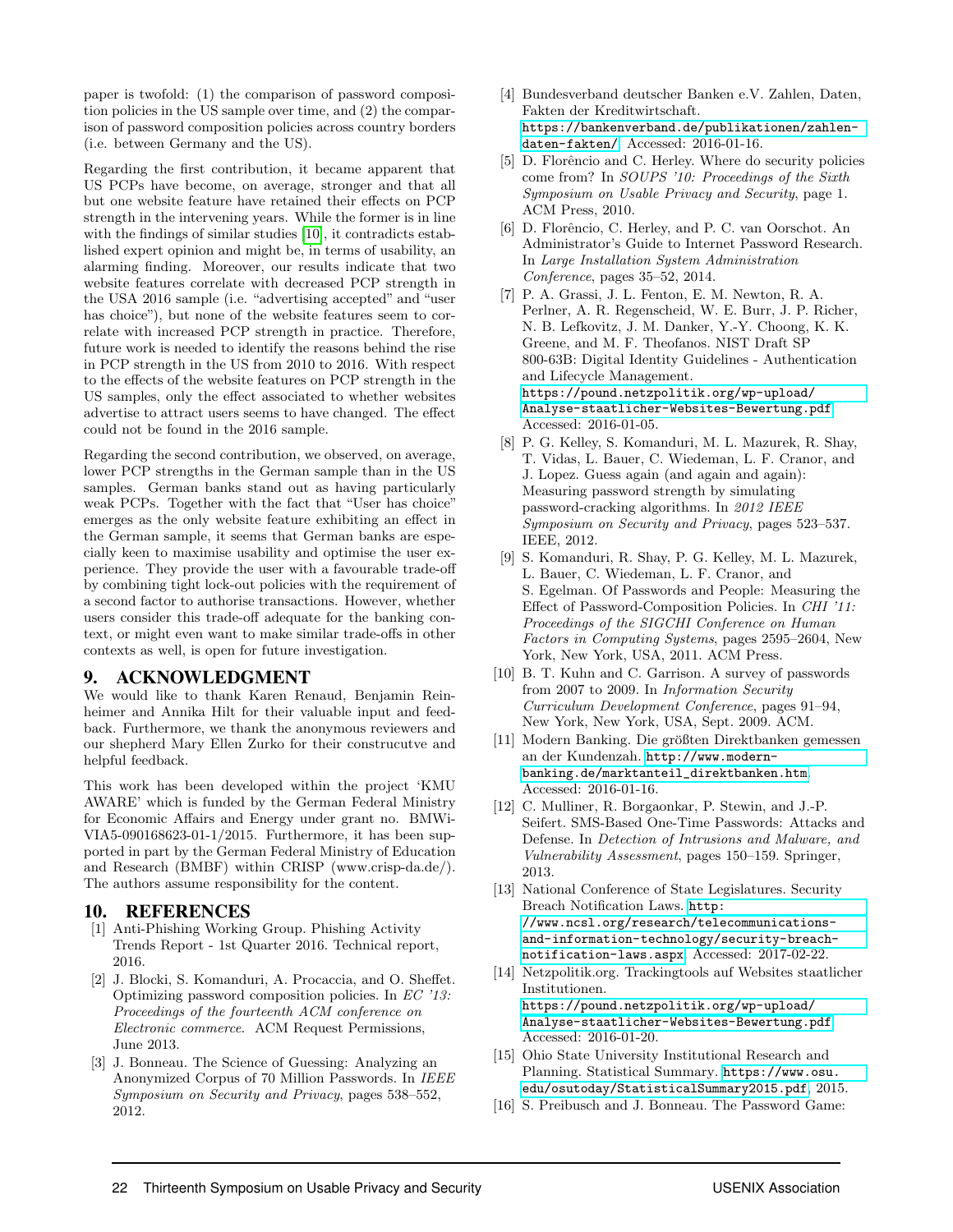Negative Externalities from Weak Password Practices. In International Conference on Decision and Game Theory for Security, pages 192–207, Berlin, Heidelberg, Nov. 2010. Springer, Berlin, Heidelberg.

- <span id="page-11-2"></span>[17] T. Seitz, M. Hartmann, J. Pfab, and S. Souque. Do Differences in Password Policies Prevent Password Reuse? In CHI Conference Extended Abstracts, pages 2056–2063, New York, New York, USA, May 2017. ACM.
- <span id="page-11-0"></span>[18] R. Shay, L. F. Cranor, S. Komanduri, A. L. Durity, P. S. Huh, M. L. Mazurek, S. M. Segreti, B. Ur, L. Bauer, and N. Christin. Can long passwords be secure and usable? Proceedings of the 32nd annual ACM conference on Human factors in computing systems - CHI '14, 2014.
- <span id="page-11-1"></span>[19] R. Shay, S. Komanduri, A. L. Durity, P. S. Huh, M. L. Mazurek, S. M. Segreti, B. Ur, L. Bauer, N. Christin, and L. F. Cranor. Designing Password Policies for Strength and Usability. ACM Transactions on Information and System Security (TISSEC), 18(4):13–34, 2016.
- <span id="page-11-7"></span>[20] statista. Number of active Gmail users worldwide from January 2012 to February 2016 (in millions). [https://www.statista.com/statistics/432390/](https://www.statista.com/statistics/432390/active-gmail-users/) [active-gmail-users/](https://www.statista.com/statistics/432390/active-gmail-users/). Accessed: 2016-02-29.
- <span id="page-11-6"></span>[21] statista. Number of monthly active Facebook users worldwide (in millions). [https:](https://www.statista.com/statistics/264810/number-of-monthly-active-facebook-users-worldwide/) [//www.statista.com/statistics/264810/number](https://www.statista.com/statistics/264810/number-of-monthly-active-facebook-users-worldwide/)[of-monthly-active-facebook-users-worldwide/](https://www.statista.com/statistics/264810/number-of-monthly-active-facebook-users-worldwide/). Accessed: 2016-02-29.
- <span id="page-11-4"></span>[22] Statistisches Bundesamt. Hochschulen. [https://www.destatis.de/DE/ZahlenFakten/](https://www. destatis.de/DE/ZahlenFakten/GesellschaftStaat/BildungForschungKultur/ Hochschulen/Hochschulen.html) [GesellschaftStaat/BildungForschungKultur/](https://www. destatis.de/DE/ZahlenFakten/GesellschaftStaat/BildungForschungKultur/ Hochschulen/Hochschulen.html) [Hochschulen/Hochschulen.html](https://www. destatis.de/DE/ZahlenFakten/GesellschaftStaat/BildungForschungKultur/ Hochschulen/Hochschulen.html). Accessed: 2016-01-17.
- <span id="page-11-8"></span>[23] B. Ur, S. M. Segreti, L. Bauer, N. Christin, L. F. Cranor, S. Komanduri, D. Kurilova, M. L. Mazurek, W. Melicher, and R. Shay. Measuring real-world accuracies and biases in modeling password guessability. In USENIX Security Symposium, 2015.
- <span id="page-11-5"></span>[24] Zeit Campus. CHE Hochschulranking 2015/16. <http://ranking.zeit.de/che2015/en/>. Accessed: 2016-01-17, now replaced with the 2016/17 version: <http://ranking.zeit.de/che2016/en/>.
- <span id="page-11-3"></span>[25] L. Zhang-Kennedy, S. Chiasson, and P. van Oorschot. Revisiting Password Rules: Facilitating Human Management of Passwords. In Information Assurance and Security Workshop, 2016.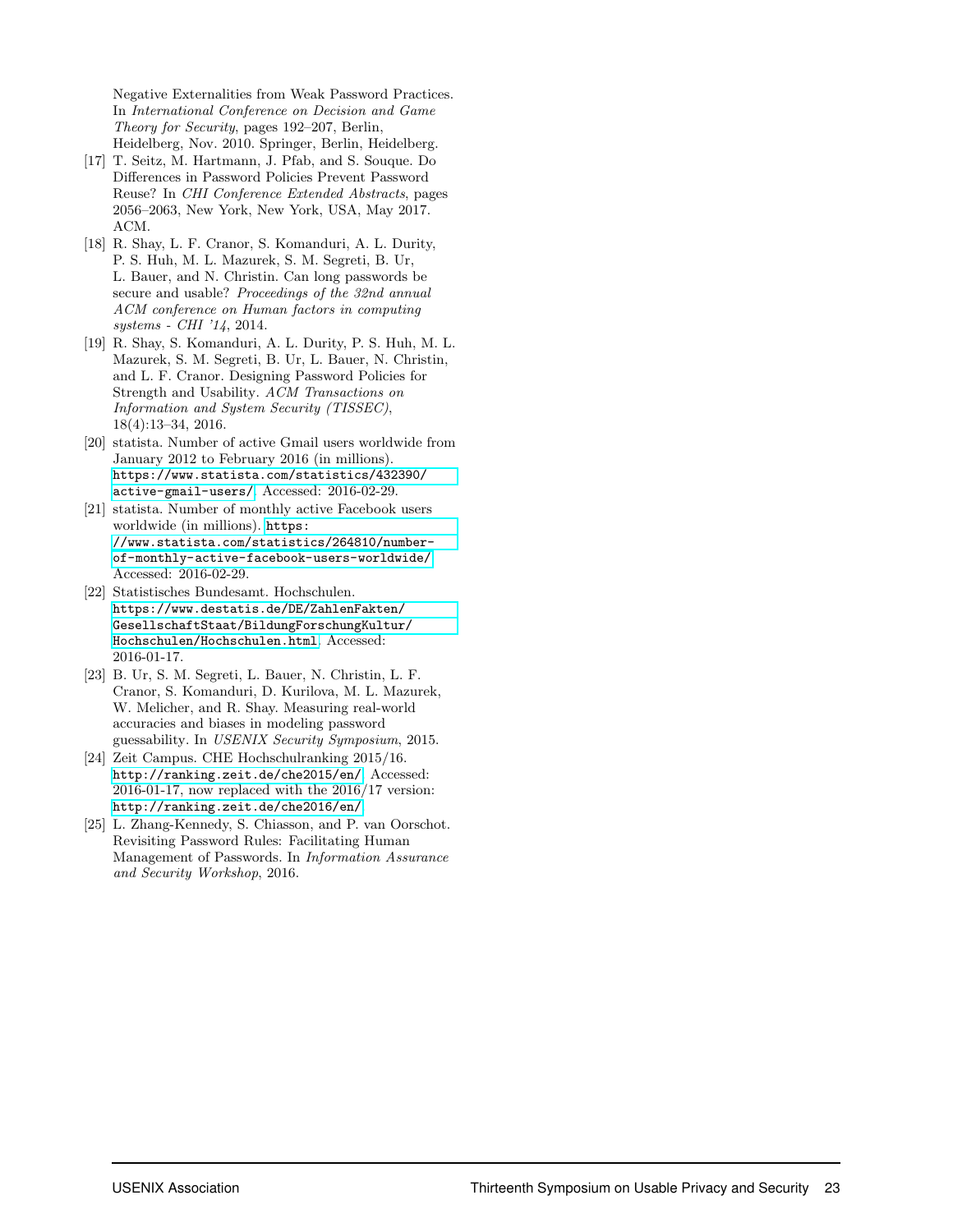|                           | Traffic         | Account           | Min.             | <b>Size</b>                          |                   | Min. Strength     | Accepts      | Places       | User         | Affected     |  |  |
|---------------------------|-----------------|-------------------|------------------|--------------------------------------|-------------------|-------------------|--------------|--------------|--------------|--------------|--|--|
| Website                   | Rank            | Created?.         | Length           | ${\bf Character}$                    | 2016              | 2010              | Ads?         | Ads?         | Choice       | by Breach    |  |  |
|                           |                 |                   |                  | Top Traffic Sites                    |                   |                   |              |              |              |              |  |  |
| Google                    | 1               | $\mathbf y$       | $\overline{8}$   | 10                                   | 26,6              | 26,6              | $\mathbf y$  | $\mathbf n$  | $\mathbf y$  | $\mathbf n$  |  |  |
| Facebook                  | $\overline{2}$  | y                 | $6\phantom{.}6$  | $\overline{10}$                      | 19,9              | 19,9              | $\mathbf y$  | $\bf n$      | $\mathbf y$  | $\mathbf n$  |  |  |
| Yahoo                     | $\overline{3}$  | y                 | $\overline{9}$   | 10                                   | $\overline{29,9}$ | 19,9              | $\mathbf y$  | $\mathbf n$  |              | ${\bf y}$    |  |  |
| <b>AOL</b>                | $\overline{6}$  |                   | $\overline{8}$   | $\overline{10}$                      | $\overline{26,6}$ | 26,6              | $\mathbf y$  | $\mathbf n$  | $\mathbf y$  | $\mathbf y$  |  |  |
| Live                      | $\overline{8}$  | $\mathbf{y}$<br>y | $\overline{8}$   | $\overline{36}$                      | 41,4              | 19,9              | $\mathbf{y}$ | $\bf n$      | $\mathbf y$  | $\mathbf y$  |  |  |
| Wikipedia                 | 9               |                   | 1                | 10                                   | 3,3               | 3,3               | $\mathbf n$  | $\bf n$      | $\mathbf y$  | $\mathbf n$  |  |  |
| $e$ Bay                   | 10              | $\mathbf{y}$      | 6                | $\overline{36}$                      | 31,0              | 31,0              |              |              | $\mathbf y$  |              |  |  |
| Amazon                    |                 | $\mathbf y$       |                  |                                      | 19,9              |                   | $\mathbf y$  | $\mathbf n$  | $\mathbf{y}$ | $\mathbf y$  |  |  |
|                           | 11              | $\mathbf y$       | $\overline{6}$   | 10                                   |                   | 19,9              | $\mathbf y$  | $\mathbf{y}$ | $\mathbf y$  | $\mathbf y$  |  |  |
| weather                   | 13              | $\mathbf y$       | $\overline{6}$   | $\overline{10}$                      | 19,9              | 19,9              | $\mathbf y$  | $\mathbf n$  | $\mathbf{y}$ | $\mathbf n$  |  |  |
| answers                   | $\overline{15}$ | $\mathbf y$       | $\,6\,$          | 10                                   | 19,9              | 3,3               | $\mathbf y$  | $\mathbf n$  | $\mathbf{y}$ | $\mathbf n$  |  |  |
| Myspace                   | 16              | y                 | $\boldsymbol{6}$ | $\overline{10}$                      | 19,9              | 31,0              | $\mathbf n$  | $\mathbf n$  | $\mathbf y$  | $\mathbf n$  |  |  |
| Craigslist                | 17              | y                 | $\overline{8}$   | 26                                   | 37,6              | 19,9              | $\mathbf n$  | $\bf n$      | $\mathbf y$  | $\mathbf n$  |  |  |
| adobe                     | $\overline{20}$ | y                 | 8                | 62                                   | 47,6              | 19,9              | $\mathbf n$  | y            | ${\bf y}$    | $\mathbf y$  |  |  |
| <b>High Traffic Sites</b> |                 |                   |                  |                                      |                   |                   |              |              |              |              |  |  |
| nih.gov                   | 101             | $\mathbf n$       | 8                | 62                                   | 47,6              | 47,6              | $\mathbf n$  | $\bf n$      | $\mathbf n$  | $\mathbf n$  |  |  |
| capitalone.com            | 102             | $\mathbf n$       | 8                | $\overline{36}$                      | 41,4              | 41,4              | $\bf n$      | y            | $\bf n$      | $\mathbf n$  |  |  |
| rockyou.com               | 103             | у                 | $6\phantom{.}6$  | $\overline{10}$                      | 19,9              | 41,4              | у            | $\mathbf n$  | у            | $\mathbf n$  |  |  |
| overstock.com             | 107             | $\mathbf{y}$      | $\overline{8}$   | $\overline{36}$                      | 41,4              | 16,6              | $\mathbf n$  | $\mathbf n$  | $\mathbf y$  | $\bf n$      |  |  |
| latimes.com               | 108             | $\mathbf y$       | $\overline{7}$   | 36                                   | 36,2              | 19,9              | $\mathbf y$  | $\mathbf n$  | $\mathbf{y}$ | $\mathbf n$  |  |  |
| intuit.com                | 109             | $\mathbf y$       | $8\,$            | 96                                   | 52,7              | 19,9              | $\mathbf n$  | $\mathbf y$  | $\mathbf{y}$ | $\mathbf{y}$ |  |  |
| cbssports.com             | 110             | $\mathbf{y}$      | $\overline{4}$   | $\overline{10}$                      | 13,3              | 13,3              | $\mathbf y$  | $\bf n$      | ${\bf y}$    | $\mathbf n$  |  |  |
|                           |                 |                   |                  | Medium Traffic Sites                 |                   |                   |              |              |              |              |  |  |
| wowwiki.com               | 1001            | $\mathbf y$       | $\mathbf{1}$     | 10                                   | 3,3               | $\overline{3,3}$  | $\mathbf y$  | $\mathbf n$  | $\mathbf{y}$ | $\mathbf n$  |  |  |
| virginia.edu              | 1002            | $\bf n$           | $8\,$            | 62                                   | 47,6              | 36,2              | $\mathbf n$  | $\mathbf n$  | $\bf n$      | $\bf n$      |  |  |
| pgatour.com               | 1003            | y                 | $\,6$            | $\overline{10}$                      | 19,9              | $\overline{3,3}$  | $\mathbf y$  | $\mathbf n$  | $\mathbf{y}$ | $\bf n$      |  |  |
| mit.edu                   | 1006            | $\mathbf n$       | $\overline{8}$   | $\overline{36}$                      | 41,4              | 31,0              | $\mathbf n$  | $\mathbf n$  | $\mathbf n$  | $\mathbf n$  |  |  |
| okcupid.com               | 1007            | $\mathbf y$       | $\overline{5}$   | $\overline{10}$                      | 16,6              | 13,3              | $\mathbf y$  | $\bf n$      | $\mathbf{y}$ | $\bf n$      |  |  |
| istockphoto.com           | 1008            | y                 | 8                | $\overline{36}$                      | 41,4              | 25,8              | $\mathbf n$  | y            | $\mathbf{y}$ | $\bf n$      |  |  |
|                           |                 |                   |                  | <b>Banks</b>                         |                   |                   |              |              |              |              |  |  |
| Fidelity                  | 224             | $\mathbf n$       | $8\,$            | 62                                   | 47,6              | 19,9              | $\mathbf n$  |              | $\mathbf n$  | $\mathbf n$  |  |  |
| Vanguard                  | 629             | $\mathbf n$       | $\overline{8}$   | $\overline{10}$                      | $\overline{26,6}$ | 26,6              | $\mathbf n$  | у<br>$\bf n$ | $\mathbf n$  | $\bf n$      |  |  |
| Schwab                    | 2266            | $\mathbf n$       | $\overline{6}$   | $\overline{36}$                      | 31,0              | 31,0              |              |              |              |              |  |  |
| WellsFargo                | 80              |                   | $\,6$            | $\overline{36}$                      | 31,0              | 31,0              | $\mathbf n$  | $\mathbf y$  | $\mathbf n$  | $\mathbf n$  |  |  |
| <b>BoA</b>                | 48              | $\mathbf n$       | $\overline{8}$   | $\overline{36}$                      | 41,4              |                   | $\mathbf n$  | $\mathbf n$  | $\mathbf n$  | $\mathbf n$  |  |  |
|                           | 2186            | $\bf n$           |                  |                                      | 51,4              | 41,4<br>36,2      | $\bf n$      | $\bf n$      | $\mathbf n$  | $\mathbf n$  |  |  |
| J P Morgan Chase          |                 | $\mathbf n$       | $\overline{8}$   | 86                                   |                   |                   | $\mathbf n$  | $\mathbf n$  | $\mathbf n$  | $\mathbf n$  |  |  |
| Citibank                  | 316             | $\mathbf n$       | $\overline{6}$   | 62                                   | 35,7              | 31,0              | $\mathbf n$  | $\mathbf n$  | $\mathbf n$  | $\mathbf n$  |  |  |
| PayPal                    | 29              | $\mathbf y$       | $\overline{8}$   | 10                                   | 26,6              | $\overline{26,6}$ | $\mathbf n$  | $\mathbf n$  | $\mathbf{y}$ | $\mathbf n$  |  |  |
| <b>US</b> Bank            | 316             | $\mathbf n$       | $\overline{8}$   | $\overline{36}$                      | 41,4              | 26,6              | $\mathbf n$  | $\bf n$      | $\bf n$      | $\mathbf n$  |  |  |
|                           |                 |                   |                  | Large Universities                   |                   |                   |              |              |              |              |  |  |
| Ohio State U              | 1811            | $\mathbf n$       | 8                | 62                                   | 47,6              | 41,4              | $\mathbf n$  | У            | $\mathbf n$  | $\mathbf n$  |  |  |
| Arizona State U           | 3288            | $\mathbf n$       | 10               | 62                                   | 59,5              | 47,6              | $\mathbf n$  | $\mathbf y$  | $\mathbf n$  | $\mathbf{y}$ |  |  |
| U. of Florida             | 1382            | $\mathbf n$       | 8                | 62                                   | 47,6              | 47,6              | $\mathbf n$  | $\mathbf n$  | $\mathbf n$  | $\mathbf n$  |  |  |
| U. of Minn.               | 919             | $\mathbf n$       | $\overline{6}$   | 36                                   | 31,0              | 35,7              | $\mathbf n$  | $\mathbf n$  | $\mathbf n$  | $\mathbf n$  |  |  |
| U. of Texas               | 946             | $\mathbf n$       | $\overline{8}$   | 62                                   | 47,6              | 47,6              | $\mathbf n$  | $\mathbf n$  | $\mathbf n$  | $\mathbf n$  |  |  |
| U. of Central Florida     | 6313            | $\mathbf n$       | $\sqrt{8}$       | 96                                   | 52,7              | 47,6              | $\mathbf n$  | $\mathbf n$  | $\mathbf n$  | ${\bf y}$    |  |  |
| Michigan State U.         | 1174            | $\mathbf n$       | 8                | 62                                   | 47,6              | 47,6              | $\mathbf n$  | $\mathbf n$  | $\mathbf n$  | $\mathbf n$  |  |  |
| Texas A & M               | 1418            | $\mathbf n$       | $\overline{8}$   | 62                                   | 47,6              | 35,7              | $\mathbf n$  | $\mathbf n$  | $\mathbf n$  | $\mathbf{y}$ |  |  |
| <b>U.</b> South Florida   | 2364            | $\mathbf n$       | $\overline{8}$   | 62                                   | 47,6              | 35,7              | $\mathbf n$  | $\mathbf n$  | $\mathbf n$  | $\mathbf n$  |  |  |
| Penn. State U.            | 977             | $\mathbf n$       | 8                | $\overline{36}$                      | 41,4              | 41,4              | $\mathbf n$  | $\mathbf n$  | $\mathbf n$  | $\mathbf{y}$ |  |  |
|                           |                 |                   |                  | Universities with top CS departments |                   |                   |              |              |              |              |  |  |
| <b>MIT</b>                | 1006            | $\mathbf n$       | $\overline{8}$   | 36                                   | 41,4              | 31,0              | $\mathbf n$  | $\mathbf n$  | $\mathbf n$  | $\mathbf n$  |  |  |
| Stanford                  | 858             | $\mathbf n$       | $\overline{8}$   | 96                                   | 52,7              | 47,6              | $\mathbf n$  | $\mathbf n$  | $\mathbf n$  | $\mathbf{y}$ |  |  |
| <b>UC</b> Berkeley        | 905             | $\mathbf n$       | $\overline{9}$   | $\overline{36}$                      | 46,5              | 41,4              | $\mathbf n$  | $\mathbf n$  | $\mathbf n$  | $\mathbf n$  |  |  |
| $\overline{\text{CMU}}$   | 3651            | $\mathbf n$       | $\sqrt{8}$       | 96                                   | 52,7              | 52,0              | $\mathbf n$  | $\mathbf n$  | $\mathbf n$  | $\mathbf n$  |  |  |
|                           |                 |                   |                  |                                      |                   |                   |              |              |              |              |  |  |

# <span id="page-12-0"></span>Table 5: The US website sample (USA 2016) comprising 70 websites. Traffic ranks according to Quantcast.

Continued on next page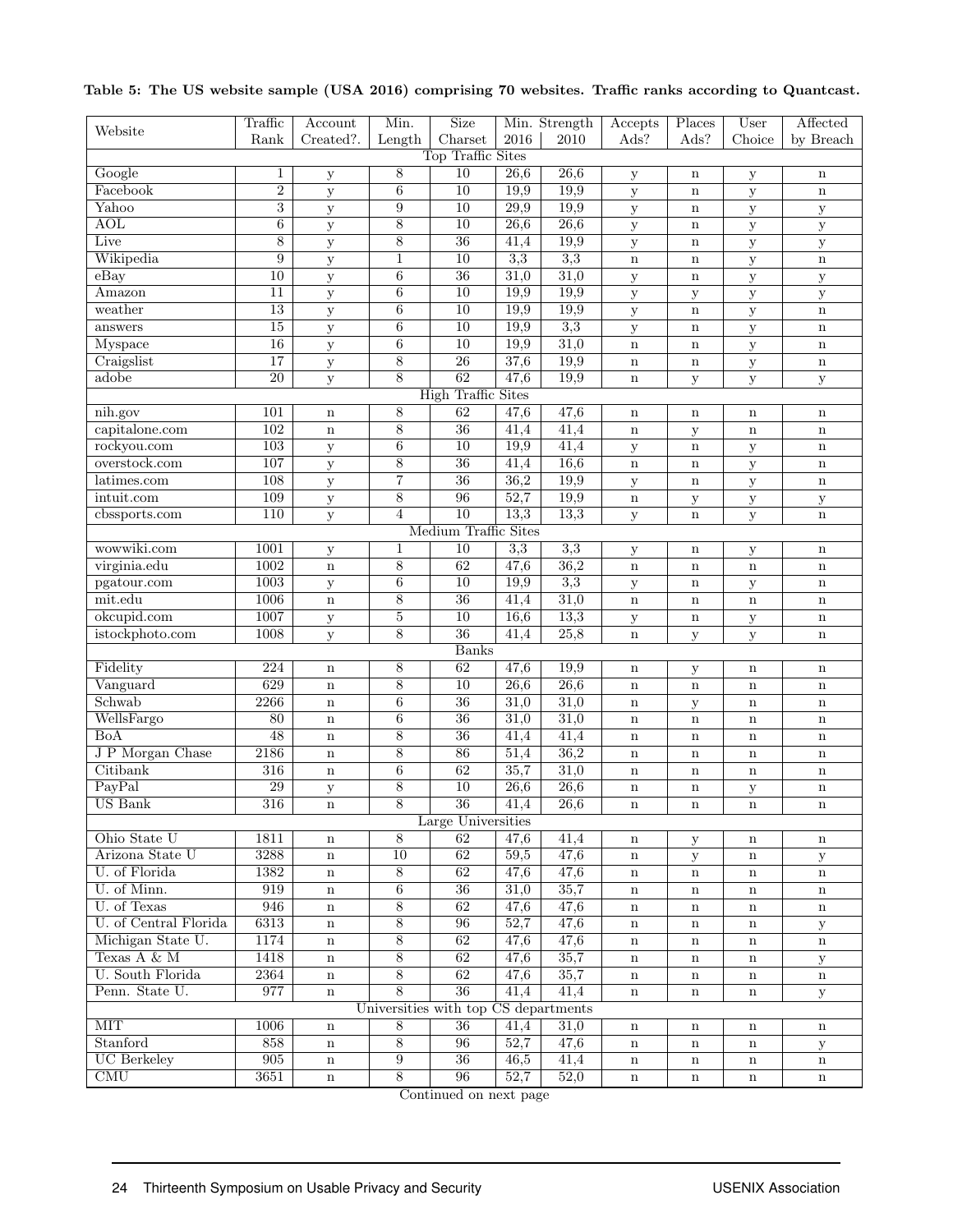|                  | Traffic | Account      | Min.            | <b>Size</b>     |      | $- - - - - - -$<br>Min. Strength | Accepts     | Places      | User         | Affected     |  |  |
|------------------|---------|--------------|-----------------|-----------------|------|----------------------------------|-------------|-------------|--------------|--------------|--|--|
| Website          | Rank    | Created?.    | Length          | $Carset$        | 2016 | 2010                             | Ads?        | Ads?        | Choice       | by Breach    |  |  |
| <b>UIUC</b>      | 3384    | $\mathbf n$  | 8               | 62              | 47,6 | 26,1                             | $\mathbf n$ | $\mathbf n$ | $\mathbf n$  | $\mathbf n$  |  |  |
| Cornell          | 955     | $\mathbf n$  | $8\,$           | 62              | 47,6 | 41,7                             | $\mathbf n$ | $\mathbf n$ | $\mathbf n$  | У            |  |  |
| Princeton        | 1879    | $\mathbf n$  | $\overline{10}$ | 96              | 65,8 | 52,7                             | n           | $\mathbf n$ | $\mathbf n$  | y            |  |  |
| U. of Washington | 1032    | $\mathbf n$  | 8               | $\overline{36}$ | 41,4 | 45,6                             | $\mathbf n$ | $\mathbf n$ | $\mathbf n$  | $\mathbf n$  |  |  |
| Georgia Tech.    | 4687    | $\mathbf n$  | $\overline{11}$ | 62              | 65,5 | 47,6                             | $\mathbf n$ | $\mathbf n$ | $\mathbf n$  | $\mathbf n$  |  |  |
| U. of Texas      | 946     | $\mathbf n$  | 8               | 62              | 47,6 | 47,6                             | $\mathbf n$ | $\mathbf n$ | $\mathbf n$  | у            |  |  |
| Government Sites |         |              |                 |                 |      |                                  |             |             |              |              |  |  |
| irs.gov          | 63      | $\mathbf n$  | 8               | 70              | 49,0 | 47,6                             | $\mathbf n$ | $\mathbf n$ | $\mathbf n$  | у            |  |  |
| usps.com         | 68      | $\mathbf{y}$ | 10              | 75              | 62,3 | 47,6                             | $\mathbf n$ | $\mathbf n$ | $\mathbf n$  | $\mathbf n$  |  |  |
| nih.gov          | 101     | $\mathbf n$  | $\overline{8}$  | 62              | 47,6 | 47,6                             | $\mathbf n$ | $\mathbf n$ | $\mathbf n$  | $\mathbf n$  |  |  |
| ca.gov           | 124     | $\mathbf n$  | 8               | 96              | 52,7 | 47,6                             | $\mathbf n$ | $\mathbf n$ | $\mathbf n$  | $\mathbf n$  |  |  |
| ed.gov           | 141     | $\mathbf{y}$ | $\overline{8}$  | 62              | 47,6 | 26,6                             | $\mathbf n$ | $\mathbf n$ | $\mathbf n$  | $\mathbf n$  |  |  |
| noaa.gov         | 199     | $\mathbf n$  | $\overline{8}$  | 96              | 52,7 | 77,1                             | $\mathbf n$ | $\mathbf n$ | $\mathbf n$  | $\mathbf n$  |  |  |
| weather.gov      | 228     | $\mathbf n$  | $\overline{12}$ | 62              | 71,5 | 77,1                             | $\mathbf n$ | $\mathbf n$ | $\mathbf n$  | $\mathbf n$  |  |  |
| census.gov       | 246     | $\bf n$      | 12              | 62              | 71,5 | 47,6                             | $\mathbf n$ | $\mathbf n$ | $\mathbf n$  | у            |  |  |
| ssa.gov          | 276     | $\mathbf n$  | $\overline{7}$  | 36              | 36,2 | 36,2                             | $\mathbf n$ | $\mathbf n$ | $\mathbf n$  | $\mathbf n$  |  |  |
| nasa.gov         | 342     | $\mathbf n$  | 12              | 62              | 71,5 | 79,0                             | $\mathbf n$ | $\mathbf n$ | $\mathbf n$  | У            |  |  |
|                  |         |              |                 | Other Sites     |      |                                  |             |             |              |              |  |  |
| U. of Phoenix    | 873     | y            | 8               | 62              | 47,6 | 36,2                             | $\mathbf n$ | y           | $\mathbf{y}$ | $\mathbf n$  |  |  |
| Columbia         | 1350    | $\bf n$      | $\sqrt{6}$      | 36              | 31,0 | 31,0                             | $\mathbf n$ | $\mathbf y$ | $\mathbf n$  | $\mathbf n$  |  |  |
| Northwestern     | 4457    | $\mathbf n$  | $\overline{8}$  | 10              | 26,6 | 31,0                             | $\mathbf n$ | $\mathbf n$ | $\mathbf n$  | $\mathbf n$  |  |  |
| VA               | 558     | $\mathbf n$  | $\overline{9}$  | 96              | 59,3 | 52,7                             | $\mathbf n$ | $\mathbf n$ | $\mathbf n$  | $\mathbf n$  |  |  |
| <b>USAJobs</b>   | 590     | $\mathbf{y}$ | 8               | $\overline{96}$ | 52,7 | 52,7                             | $\mathbf n$ | $\mathbf n$ | У            | $\mathbf n$  |  |  |
| TreasuryDirect   | 2421    | $\mathbf n$  | $\overline{8}$  | 70              | 49,0 | 47,6                             | $\mathbf n$ | $\mathbf n$ | $\mathbf n$  | $\mathbf{y}$ |  |  |
| Twitter          | 31      | У            | $\overline{6}$  | 10              | 19,9 | 19,9                             | $\mathbf n$ | $\mathbf n$ | У            | у            |  |  |

Table 5 – continued from previous page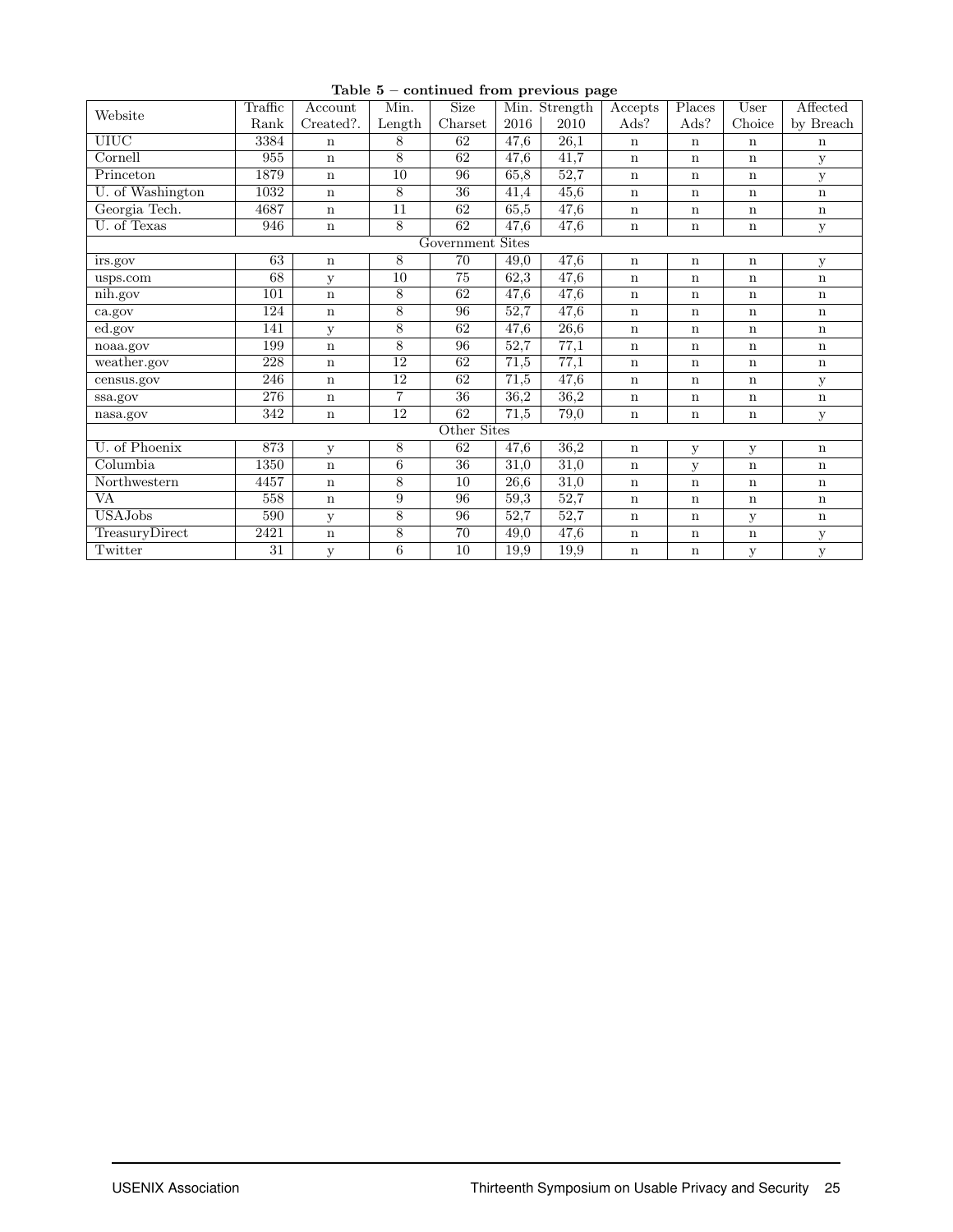#### <span id="page-14-0"></span>Table 6: The German website sample (GER 2016) comprising 67 websites. Traffic ranks according to Alexa.

|                    | Traffic         | Account             | Min.                      | <b>Size</b>     | Min.              | Accepts      | Places            | User         |
|--------------------|-----------------|---------------------|---------------------------|-----------------|-------------------|--------------|-------------------|--------------|
| Website            | Rank            | created?            | Length                    | Charset         | Strength          | Ads?         | Ads?              | Choice       |
|                    |                 |                     | Top Traffic Sites         |                 |                   |              |                   |              |
| Google.de          | 1               | $\mathbf y$         | 8                         | 10              | 26,6              | $\mathbf y$  | $\mathbf n$       | $\mathbf y$  |
| Amazon.de          | $\overline{2}$  | $\mathbf y$         | 6                         | 10              | 19,9              | $\mathbf y$  | y                 | $\mathbf y$  |
| Facebook.com       | $\overline{3}$  | $\mathbf y$         | $\overline{6}$            | 10              | 19,9              | $\mathbf y$  | $\mathbf n$       | y            |
| Ebay.de            | $\overline{5}$  | $\mathbf y$         | $\overline{6}$            | $\overline{36}$ | 31,0              | $\mathbf y$  | $\mathbf n$       | y            |
| Wikipedia          | $\overline{7}$  | $\mathbf y$         | $\mathbf{1}$              | $\overline{10}$ | 3,3               | $\mathbf n$  | $\mathbf n$       | $\mathbf y$  |
| Web.de             | $\overline{8}$  | $\mathbf{y}$        | $\overline{8}$            | 10              | $\overline{26,6}$ | y            | $\mathbf n$       | $\mathbf y$  |
| Ebay-              | 9               | y                   | $6\overline{6}$           | $\overline{10}$ | 19,9              | y            | $\mathbf n$       | $\mathbf{y}$ |
| kleinanzeigen.de   |                 |                     |                           |                 |                   |              |                   |              |
| T-online.de        | 10              | $\mathbf y$         | $\overline{8}$            | 36              | 41,4              | $\mathbf{y}$ | $\mathbf n$       | ${\bf y}$    |
| Gmx.net            | $\overline{11}$ | $\mathbf y$         | $\overline{8}$            | $\overline{10}$ | 26,6              | $\mathbf{y}$ | $\mathbf n$       | ${\bf y}$    |
| Bild.de            | $\overline{13}$ | y                   | $\overline{6}$            | 10              | 19,9              | y            | $\mathbf n$       | y            |
| Yahoo.com          | $\overline{14}$ | $\mathbf{y}$        | $\overline{9}$            | $\overline{10}$ | $\overline{29,9}$ | $\mathbf y$  | $\bf n$           | $\mathbf y$  |
| Spiegel.de         | 15              | $\mathbf y$         | $\overline{8}$            | 62              | 47,6              | $\mathbf y$  | $\mathbf n$       | $\mathbf y$  |
| Xhamster.com       | 17              | $\mathbf y$         | $\overline{4}$            | 10              | 13,3              | y            | $\mathbf n$       | $\mathbf y$  |
| Paypal.com         | 18              | $\mathbf{y}$        | $\overline{8}$            | $\overline{10}$ | $\overline{26,6}$ | $\mathbf n$  | $\mathbf n$       | y            |
| Focus.de           | 19              | $\mathbf y$         | $\overline{8}$            | 10              | $\overline{26,6}$ | $\mathbf{y}$ | $\mathbf n$       | $\mathbf y$  |
| Live.com           | 20              | $\overline{y}$      | $\overline{8}$            | $\overline{36}$ | 41,4              | $\mathbf{y}$ | $\mathbf n$       | $\mathbf{y}$ |
|                    |                 |                     | <b>High Traffic Sites</b> |                 |                   |              |                   |              |
| Mytoys.de          | 101             | y                   | 5                         | 36              | 25,8              | $\mathbf y$  | у                 | y            |
| vodafone.de        | 102             | $\mathbf y$         | $\overline{8}$            | $\overline{36}$ | 41,4              | $\bf n$      | y                 | $\bf n$      |
| aol.com            | 103             | $\mathbf{y}$        | $\overline{8}$            | 10              | $\overline{26,6}$ | y            | $\mathbf n$       | $\mathbf y$  |
| zdf.de             | 104             | $\mathbf y$         | $\mathbf{1}$              | 10              | $\overline{3,3}$  | $\bf n$      | $\mathbf n$       | $\mathbf y$  |
| netflix.com        | 105             | y                   | $\overline{4}$            | 10              | 13,3              | $\mathbf n$  | $\mathbf n$       | y            |
| duden.de           | 106             | $\mathbf y$         | $\overline{6}$            | 96              | 39,5              | $\mathbf{y}$ | $\mathbf n$       | $\mathbf y$  |
| eventim.de         | 107             | y                   | $\overline{5}$            | 10              | 16,6              | $\mathbf n$  | $\mathbf y$       | $\mathbf y$  |
| xvideos.com        | 109             | $\mathbf{y}$        | 8                         | $26\,$          | $\overline{37,6}$ | $\mathbf{y}$ | $\mathbf n$       | ${\bf y}$    |
| bonprix.de         | 110             | $\mathbf y$         | $\overline{6}$            | $\overline{10}$ | 19,9              | $\mathbf n$  | $\mathbf{y}$      | $\mathbf y$  |
|                    |                 |                     | Medium Traffic Sites      |                 |                   |              |                   |              |
| proxer.me          | 491             |                     | $\,8\,$                   | 10              | $\overline{26,6}$ |              | n                 |              |
| Auto-motor-und-    | 493             | У<br>$\overline{V}$ | $\overline{5}$            | $\overline{10}$ | 16,6              | у<br>y       | $\mathbf n$       | у<br>y       |
| sport.de           |                 |                     |                           |                 |                   |              |                   |              |
| pcgames.de         | 494             | $\mathbf{y}$        | $\,8\,$                   | $\overline{36}$ | $\overline{41,4}$ | у            | $\mathbf n$       | ${\bf y}$    |
| etsy.com           | 495             | $\mathbf y$         | $\overline{6}$            | 10              | 19,9              | $\bf n$      | у                 | y            |
| netdoktor.de       | 496             | y                   | $\mathbf{1}$              | 10              | $\overline{3,3}$  | у            | $\mathbf n$       | у            |
| opodo.de           | 497             | $\mathbf y$         | $\overline{7}$            | $\overline{36}$ | 36,2              | $\mathbf y$  | У                 | $\mathbf y$  |
| clipfish.de        | 499             | $\mathbf{y}$        | $\overline{5}$            | 10              | 16,6              | $\mathbf{y}$ | $\mathbf n$       | y            |
|                    |                 |                     | Banks                     |                 |                   |              |                   |              |
| Deutsche Bank      | 74              | $\mathbf{y}$        | 5                         | $\overline{10}$ | 16.6              | $\mathbf n$  |                   | $\mathbf n$  |
| KfW                | 2017            | у                   | $\,8\,$                   | 62              | 47,6              | $\mathbf n$  | $\mathbf{y}$<br>у | $\mathbf n$  |
| NordLB             | 13002           | У                   | $\overline{5}$            | 10              | 16,6              | $\mathbf n$  | $\mathbf n$       | n            |
| Deutsche Postbank  | 37              | $\mathbf y$         | $\overline{5}$            | 10              | 16,6              | $\mathbf n$  | $\mathbf{y}$      | n            |
| Ing-diba           | 89              | $\mathbf n$         | $\overline{5}$            | 10              | 16,6              | $\mathbf n$  |                   |              |
| DKB                | 125             | $\mathbf n$         | $\bf 5$                   | 36              | 25,8              | $\mathbf n$  | ${\bf y}$         | У            |
| comdirect          | 132             |                     | $\overline{7}$            | $\overline{36}$ | 36,2              | $\mathbf n$  | У                 | у            |
| Volkswagenbank     | 1816            | У                   | $\overline{8}$            | 10              | 26,6              | $\mathbf n$  | $\mathbf{y}$      | ${\bf y}$    |
| Consorsbank        |                 | У                   | $\overline{5}$            | 10              |                   |              | У                 | у            |
|                    | 410             | $\mathbf{y}$        | Large Universities        |                 | 16,6              | $\mathbf n$  | ${\bf y}$         | У            |
| FU Hagen           | 1728            |                     | 8                         | 62              | 47,6              |              |                   |              |
| LMU München        |                 | $\mathbf n$         | 4                         |                 |                   | $\mathbf n$  | у                 | n            |
| U Köln             | 869             | $\mathbf n$         | $\boldsymbol{6}$          | 36              | 20,7<br>31,0      | $\mathbf n$  | $\mathbf n$       | n            |
|                    | 979             | $\mathbf n$         |                           | 36              |                   | $\mathbf n$  | $\mathbf n$       | n            |
| Goethe U Frankfurt | 1235            | $\mathbf n$         | $\overline{6}$            | 10              | 19,9              | $\mathbf n$  | $\mathbf n$       | n            |
| Ruhr U Bochum      | 4989            | $\mathbf n$         | $\overline{8}$            | 10              | 26,6              | $\mathbf n$  | $\mathbf n$       | $\mathbf n$  |
| WWU Münster        | 957             | $\mathbf n$         | $8\,$                     | 62              | $\overline{47,6}$ | $\mathbf n$  | У                 | n            |
| <b>RWTH Aachen</b> | 1031            | $\mathbf n$         | $\,6\,$                   | 10              | 19,9              | $\mathbf n$  | $\mathbf n$       | $\mathbf n$  |
| U Hamburg          | 1278            | $\mathbf n$         | 8                         | 62              | 47,6              | $\mathbf n$  | $\mathbf n$       | $\mathbf n$  |

Continued on next page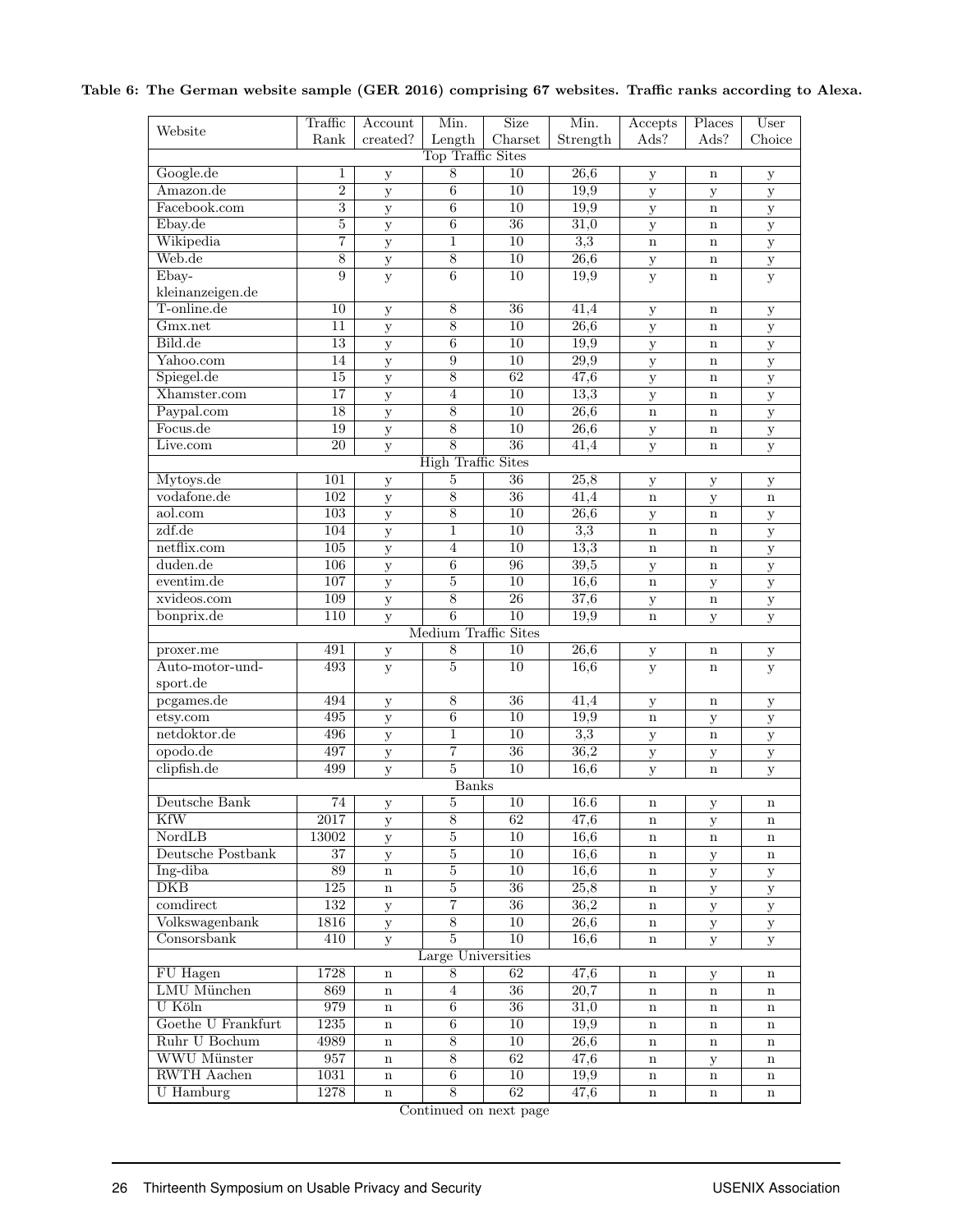|                                            | Traffic           | Account     | Min.                    | Size            | $\sim$<br>Min. | Accepts     | Places      | $\overline{\text{User}}$ |  |  |  |
|--------------------------------------------|-------------------|-------------|-------------------------|-----------------|----------------|-------------|-------------|--------------------------|--|--|--|
| Website                                    | Rank              | created?    | Length                  | Charset         | Strength       | Ads?        | Ads?        | Choice                   |  |  |  |
| U Duisburg-Essen                           | 1139              | $\mathbf n$ | 8                       | 62              | 47,6           | n           | $\mathbf n$ | $\mathbf n$              |  |  |  |
| Erlangen-<br>FAU                           | $\overline{2664}$ | $\mathbf n$ | $\overline{4}$          | 10              | 13,3           | $\mathbf n$ | $\mathbf n$ | $\mathbf n$              |  |  |  |
| Nürnberg                                   |                   |             |                         |                 |                |             |             |                          |  |  |  |
| Universities with top CS departments       |                   |             |                         |                 |                |             |             |                          |  |  |  |
| <b>RWTH</b> Aachen                         | 1031              | $\mathbf n$ | 6                       | 10              | 19.9           | $\mathbf n$ | $\mathbf n$ | $\mathbf n$              |  |  |  |
| <b>U</b> Augsburg                          | 3355              | $\mathbf n$ | 8                       | 36              | 41,4           | $\mathbf n$ | $\mathbf n$ | $\mathbf n$              |  |  |  |
| Jacobs U Bremen                            | 15549             | $\mathbf n$ | $6\overline{6}$         | 10              | 19,9           | $\mathbf n$ | y           | $\mathbf n$              |  |  |  |
| <b>U</b> Magdeburg                         | 3750              | $\mathbf n$ | $\overline{6}$          | 34              | 30,5           | $\mathbf n$ | $\mathbf n$ | $\mathbf n$              |  |  |  |
| Hasso-Plattner-Inst.                       | 16678             | У           | 1                       | 10              | 3.3            | $\mathbf n$ | $\mathbf n$ | $\mathbf n$              |  |  |  |
| Potsdam                                    |                   |             |                         |                 |                |             |             |                          |  |  |  |
| U Bayreuth                                 | 2363              | $\mathbf n$ | 8                       | 10              | 26,6           | $\mathbf n$ | $\mathbf n$ | $\mathbf n$              |  |  |  |
| TU Darmstadt                               | 1990              | у           | 9                       | 96              | 59,3           | $\mathbf n$ | $\mathbf n$ | $\mathbf n$              |  |  |  |
| FAU<br>Erlangen-                           | 2210              | $\mathbf n$ | $\overline{4}$          | $\overline{10}$ | 13,3           | n           | n           | $\mathbf n$              |  |  |  |
| Nürnberg                                   |                   |             |                         |                 |                |             |             |                          |  |  |  |
| <b>U</b> Konstanz                          | 3656              | $\mathbf n$ | 8                       | $\overline{36}$ | 41,4           | $\mathbf n$ | $\mathbf n$ | $\mathbf n$              |  |  |  |
| $\overline{\text{des}}$<br>Saarlandes<br>U | 2368              | $\mathbf n$ | 6                       | 36              | 31,0           | $\mathbf n$ | n           | $\mathbf n$              |  |  |  |
| Saarbrücken                                |                   |             |                         |                 |                |             |             |                          |  |  |  |
|                                            |                   |             | <b>Government Sites</b> |                 |                |             |             |                          |  |  |  |
| bundestag.de                               | 2101              | $\mathbf n$ | 8                       | 62              | 47.6           | $\mathbf n$ | $\mathbf n$ | $\mathbf n$              |  |  |  |
| arbeitsagentur.de                          | 97                | $\mathbf n$ | 8                       | 62              | 47,6           | $\mathbf n$ | n           | $\mathbf n$              |  |  |  |
| bundesregierung.de                         | 3440              | $\mathbf n$ | 8                       | 62              | 47,6           | $\mathbf n$ | $\mathbf n$ | $\mathbf n$              |  |  |  |
| bund.de                                    | 436               | $\mathbf n$ | $\overline{8}$          | 62              | 47,6           | $\mathbf n$ | $\mathbf n$ | $\mathbf n$              |  |  |  |
| destatis.de                                | 2240              | $\mathbf n$ | 8                       | 96              | 52,7           | $\mathbf n$ | $\mathbf n$ | $\mathbf n$              |  |  |  |
| bayern.de                                  | 245               | $\mathbf n$ | 8                       | 44              | 43,7           | $\mathbf n$ | $\mathbf n$ | $\mathbf n$              |  |  |  |
| nrw.de                                     | 309               | $\mathbf n$ | 8                       | 10              | 26,6           | $\mathbf n$ | $\mathbf n$ | $\mathbf n$              |  |  |  |
| europa.eu                                  | 377               | $\mathbf n$ | 8                       | 10              | 26,6           | $\mathbf n$ | $\mathbf n$ | $\mathbf n$              |  |  |  |

#### Table 6 – continued from previous page